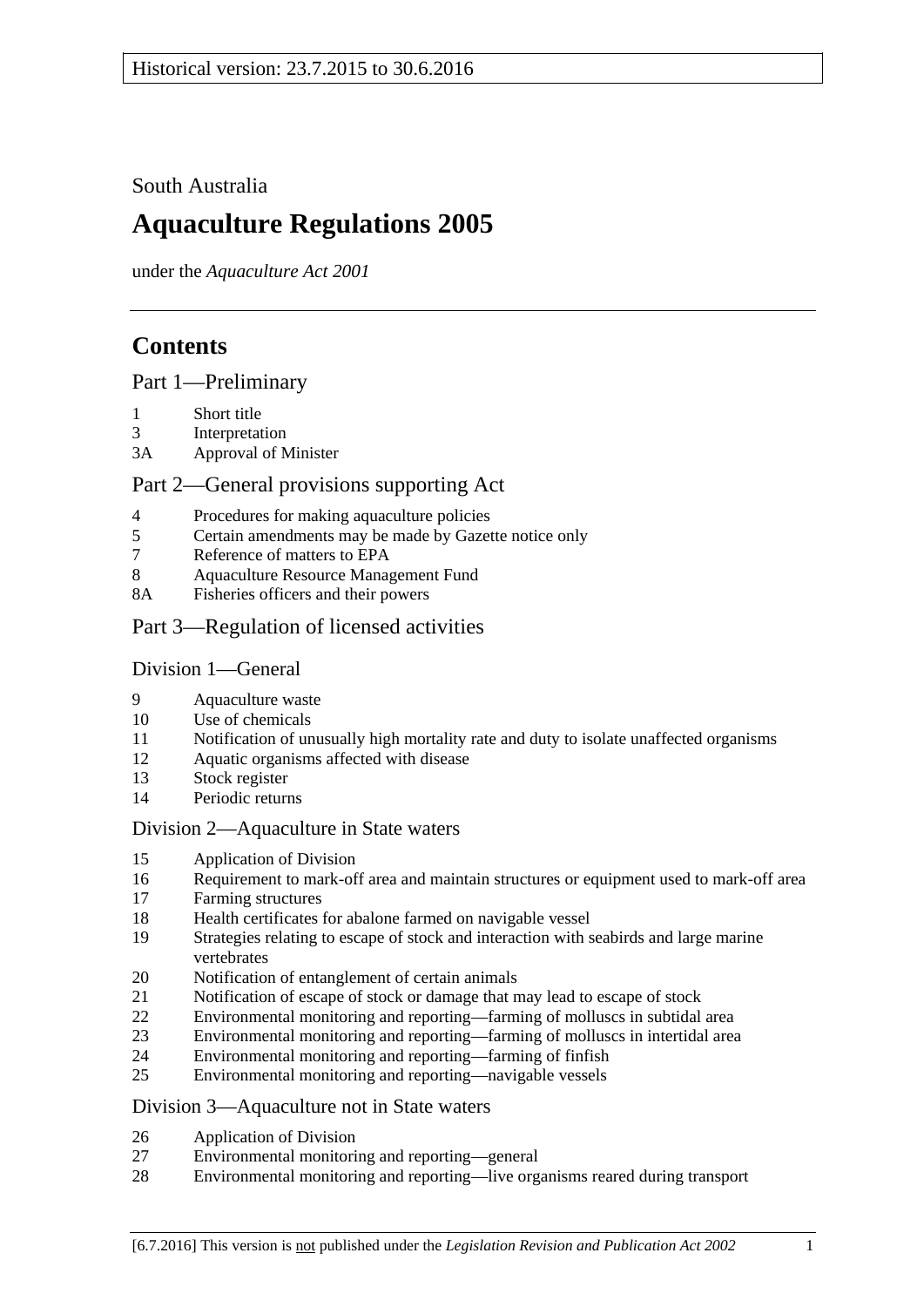## [Part 4—Division and amalgamation of lease areas and licence areas](#page-22-0)

- 29 [Division of production lease area](#page-22-1)
- 30 [Amalgamation of production lease areas](#page-23-0)
- 31 [Division of licence area](#page-24-0)
- 32 [Amalgamation of licence areas](#page-24-1)
- 33 [Minister may require further information](#page-25-0)

#### [Part 5—Miscellaneous](#page-25-1)

- 34 [Classification of licences and variations of licence conditions](#page-25-2)
- 35 [Fee payable on grant of aquaculture licence](#page-26-0)
- 36 [Annual fees for licences](#page-26-1)
- 37 [Further fees](#page-27-0)
- 38 [Waiver or refund of fees](#page-27-1)
- 39 [Recovery of fees](#page-27-2)
- 40 [Defects in applications](#page-27-3)
- 41 [Exemptions](#page-28-0)

[Schedule 1—Fees](#page-28-1)

[Legislative history](#page-31-0)

# <span id="page-1-0"></span>**Part 1—Preliminary**

#### <span id="page-1-1"></span>**1—Short title**

These regulations may be cited as the *Aquaculture Regulations 2005*.

#### <span id="page-1-2"></span>**3—Interpretation**

(1) In these regulations, unless the contrary intention appears—

*abalone* means abalone (*Haliotis* spp.) of all species;

*accredited laboratory* means a laboratory accredited by the National Association of Testing Authorities and capable of detecting oxidised nitrogen, ammonia and soluble phosphorous at concentrations of 0.1 mg/L or less and total suspended solids at 5 mg/L or less;

*Act* means the *[Aquaculture Act](http://www.legislation.sa.gov.au/index.aspx?action=legref&type=act&legtitle=Aquaculture%20Act%202001) 2001*;

*antifoulant* means a chemical substance designed for application to water submerged surfaces to inhibit the growth of plants, animals or other organisms on those surfaces;

*aquaculture waste* means waste generated in the course of carrying on aquaculture, but does not include waste created by living aquatic organisms;

#### *category A licence*, *category B licence*, *category C licence* or *category D licence*—see [regulation](#page-25-3) 34(a);

*disease* includes any bacterium, virus, parasite, insect or other organism or agent capable of causing disease in animals or humans;

*finfish* means all members of the classes *Myxini*, *Actinopterygii* and *Elasmobranchii*;

*GDA94* means the Geocentric Datum of Australia 1994;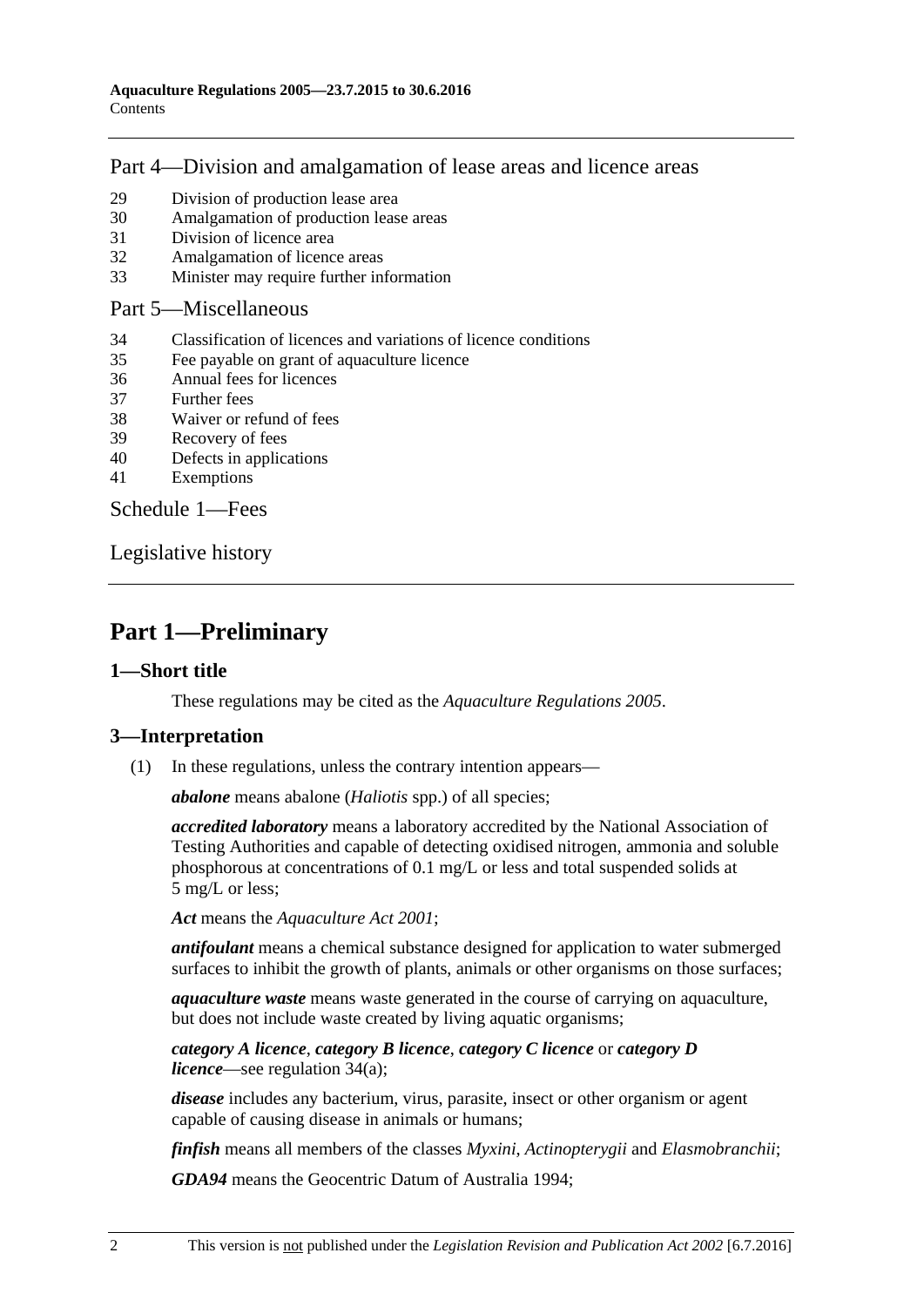*large marine vertebrates* means sharks, seals, sea lions, dolphins and whales;

*lease area* means the area of the lease described on the public register under section 80 of the Act;

*licence area* means the area of the licence described on the public register under section 80 of the Act;

*licensee* means the holder of an aquaculture licence;

*prescribed wild caught tuna* means members of the genera *Allothunnus*, *Auxis*, *Euthunnus*, *Katsuwonus*, and *Thunnus* that have been taken from the wild;

#### *protected animal* means—

- (a) a protected animal within the meaning of the *[National Parks and Wildlife](http://www.legislation.sa.gov.au/index.aspx?action=legref&type=act&legtitle=National%20Parks%20and%20Wildlife%20Act%201972)  Act [1972](http://www.legislation.sa.gov.au/index.aspx?action=legref&type=act&legtitle=National%20Parks%20and%20Wildlife%20Act%201972)*; or
- (b) a great white shark (*Carcharodon carcharias*);

*reporting day*, in relation to a licence, means—

- (a) if the licence authorises the farming of finfish—31 January; or
- (b) in any other case—31 August;

*reporting year*, in relation to a licence, means—

- (a) if the licence authorises the farming of finfish—a period of 12 months commencing on 1 December; or
- (b) in any other case—a period of 12 months commencing on 1 July;

*sea cage* means a floating farming structure used for aquaculture comprised of or incorporating a net;

*WGS84* means the World Geodetic System 1984;

*zone* means an aquaculture zone or an aquaculture exclusion zone.

<span id="page-2-1"></span>(2) Without limiting when the number of aquatic organisms farmed under a licence that die within a period of 24 hours will be taken to be *unusually high*, the number will be taken to be unusually high if it is 20% (or more) greater than the average number of aquatic organisms farmed under the licence that have died each day over the preceding 3 months.

### <span id="page-2-0"></span>**3A—Approval of Minister**

- (1) An approval given by the Minister under these regulations to a licensee may be subject to conditions.
- (2) A licensee must comply with the conditions of an approval given to the licensee by the Minister under these regulations.

Maximum penalty: \$5 000.

Expiation fee: \$315.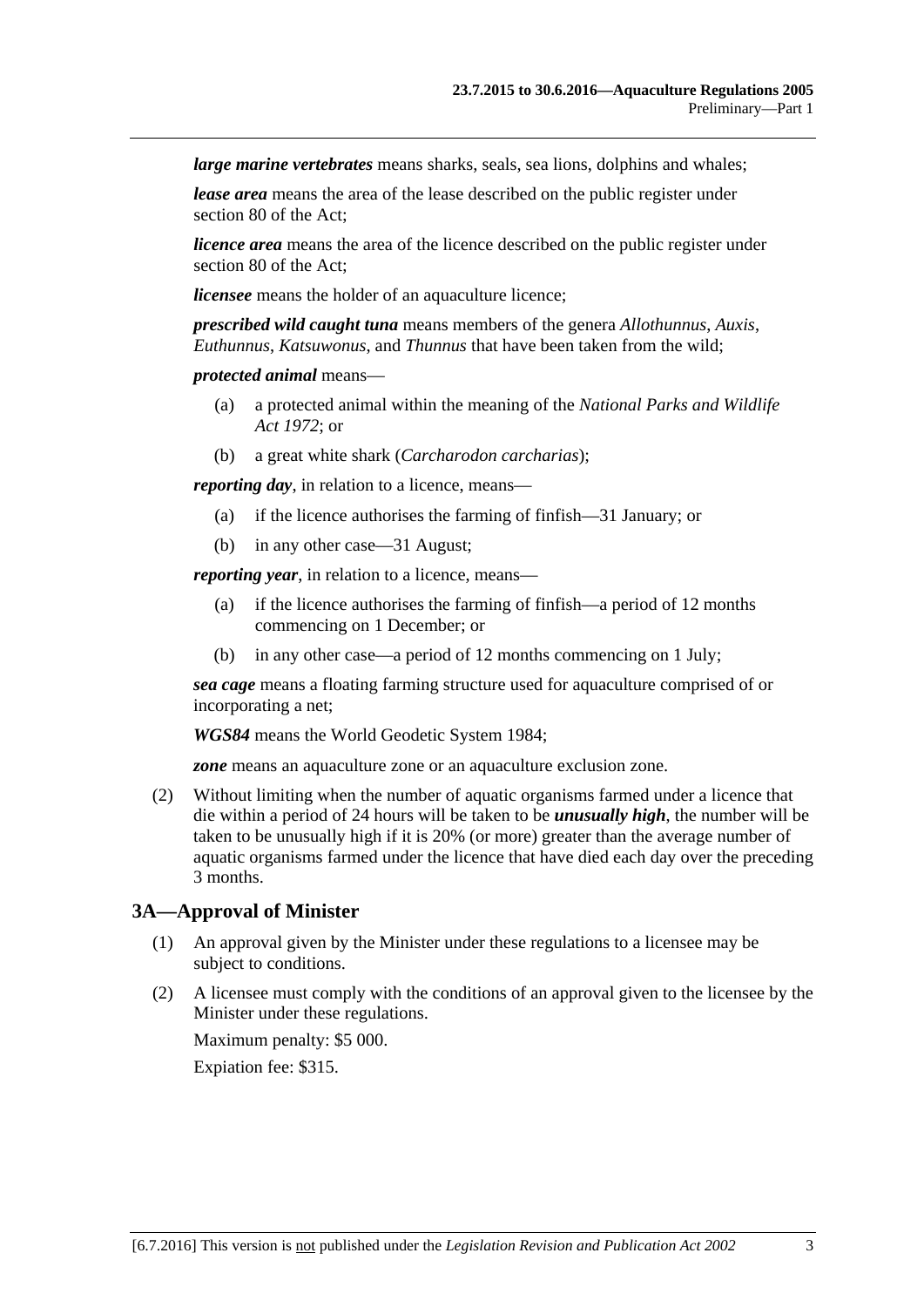# <span id="page-3-0"></span>**Part 2—General provisions supporting Act**

#### <span id="page-3-1"></span>**4—Procedures for making aquaculture policies**

For the purposes of section 12(4)(a) of the Act, the following bodies are prescribed:

- (a) Aboriginal Legal Rights Movement Incorporated;
- (b) Conservation Council of South Australia Incorporated;
- (c) Local Government Association of South Australia;
- (d) Seafood Council SA;
- (e) SA Fishing Industry Council Incorporated;
- (f) South Australian Aquaculture Council;
- (g) South Australian Recreational Fishing Advisory Council;
- (h) if the policy is expressed to apply only in relation to 1 or more zones or areas—
	- (i) any registered representatives of native title holders or claimants to native title in land comprising or forming part of a zone or area to which the policy applies; and
	- (ii) any person holding an aquaculture licence or aquaculture lease over an area comprising or forming part of a zone or area to which the policy applies; and
	- (iii) any regional NRM Board (within the meaning of the *[Natural](http://www.legislation.sa.gov.au/index.aspx?action=legref&type=act&legtitle=Natural%20Resources%20Management%20Act%202004)  [Resources Management Act](http://www.legislation.sa.gov.au/index.aspx?action=legref&type=act&legtitle=Natural%20Resources%20Management%20Act%202004) 2004*) responsible for a region comprising or forming part of a zone or area to which the policy applies;
- (i) if the policy is not expressed to apply only in relation to 1 or more zones or areas—all regional NRM Boards (within the meaning of the *[Natural](http://www.legislation.sa.gov.au/index.aspx?action=legref&type=act&legtitle=Natural%20Resources%20Management%20Act%202004)  [Resources Management Act](http://www.legislation.sa.gov.au/index.aspx?action=legref&type=act&legtitle=Natural%20Resources%20Management%20Act%202004) 2004*).

#### <span id="page-3-2"></span>**5—Certain amendments may be made by Gazette notice only**

For the purposes of section  $14(1)(c)$  of the Act, the Minister may, if of the opinion that there is ambiguity as to the boundary of an aquaculture zone or aquaculture exclusion zone, remove the ambiguity by amending the policy by notice in the Gazette under that section.

# <span id="page-3-3"></span>**7—Reference of matters to EPA**

For the purposes of section 59(3) of the Act, the prescribed period is 6 weeks.

#### <span id="page-3-4"></span>**8—Aquaculture Resource Management Fund**

For the purposes of section 79(3) of the Act—

- (a) the prescribed percentage of fees (other than expiation fees) paid under the Act is 100%; and
- (b) the prescribed percentage of penalties recovered in respect of offences against the Act is 100%.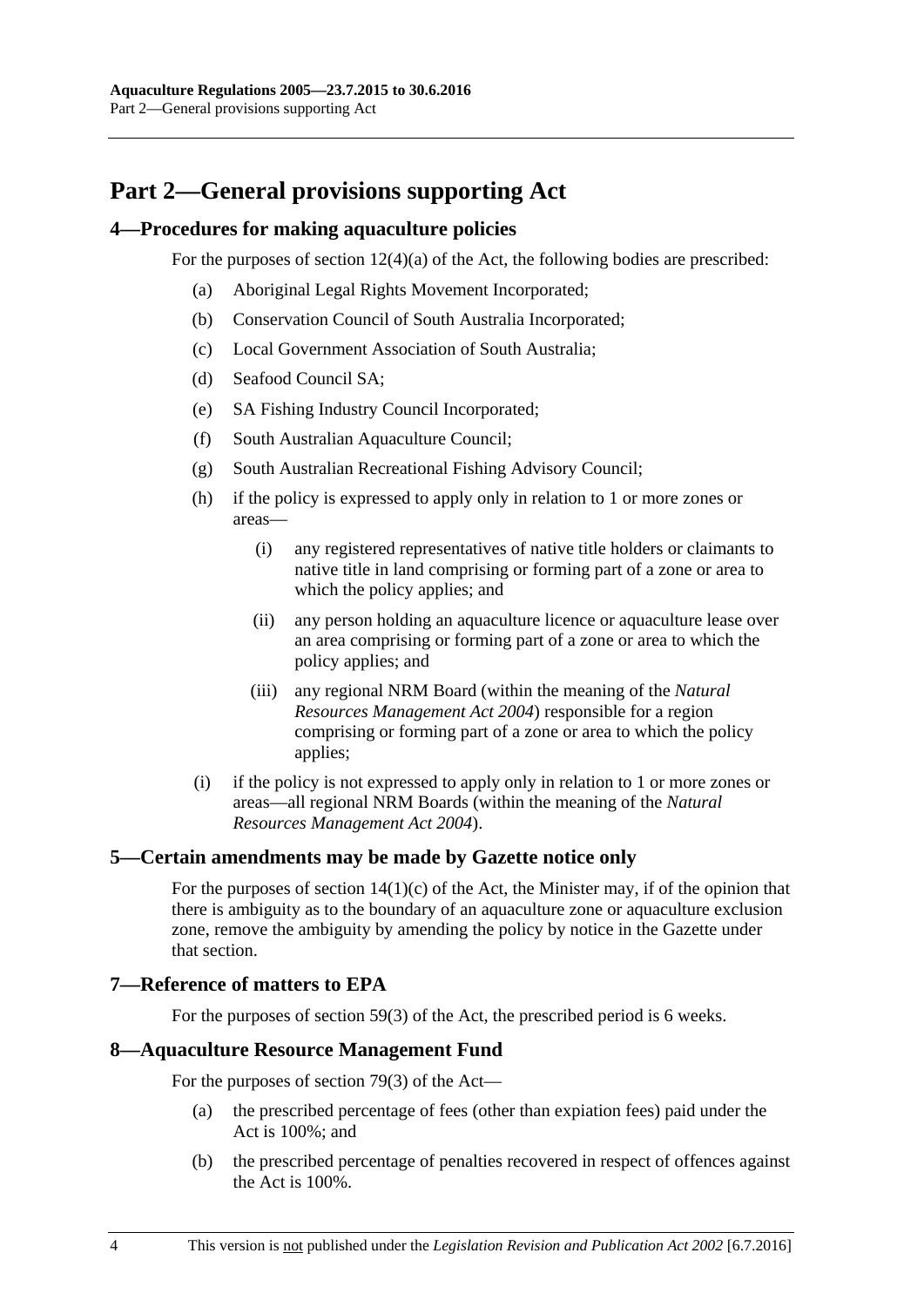#### <span id="page-4-0"></span>**8A—Fisheries officers and their powers**

For the purposes of section 82(2) of the Act, section 81(3)(a) of the *[Fisheries](http://www.legislation.sa.gov.au/index.aspx?action=legref&type=act&legtitle=Fisheries%20Management%20Act%202007)  [Management Act](http://www.legislation.sa.gov.au/index.aspx?action=legref&type=act&legtitle=Fisheries%20Management%20Act%202007) 2007* is to be read as follows:

> (a) the premises are used by a licensee for activities authorised by the licence; or

# <span id="page-4-2"></span><span id="page-4-1"></span>**Part 3—Regulation of licensed activities**

## **Division 1—General**

#### <span id="page-4-3"></span>**9—Aquaculture waste**

- (1) A licensee must ensure that—
	- (a) aquaculture waste does not cause an unsightly or offensive condition at the licence area; and
	- (b) aquaculture waste is secured or treated in a manner designed to prevent it being blown, washed or swept off the licence area.

Maximum penalty: \$5 000.

Expiation fee: \$315.

(2) A licensee must ensure that if aquaculture waste is blown, washed or swept off the licence area it is recovered as soon as practicable.

Maximum penalty: \$5 000.

Expiation fee: \$315.

#### <span id="page-4-4"></span>**10—Use of chemicals**

- (1) A licensee must ensure that a substance is not used for therapeutic or prophylactic purposes or as an antifoulant in the course of aquaculture carried on under the licence unless—
	- (a) it is a registered veterinary chemical product, within the meaning of the *[Agricultural and Veterinary Products \(Control of Use\) Act](http://www.legislation.sa.gov.au/index.aspx?action=legref&type=act&legtitle=Agricultural%20and%20Veterinary%20Products%20(Control%20of%20Use)%20Act%202002) 2002*, and is used in accordance with—
		- (i) the instructions on the approved label for the product within the meaning of that Act; or
		- (ii) a permit within the meaning of that Act; or
	- (b) the licensee has obtained the written approval of the Minister to use the substance in that way.

Maximum penalty: \$5 000.

Expiation fee: \$315.

- (2) A licensee must ensure that a substance is not used as a disinfectant in the course of aquaculture carried on under the licence unless—
	- (a) it is 1 of the following:

Citric acid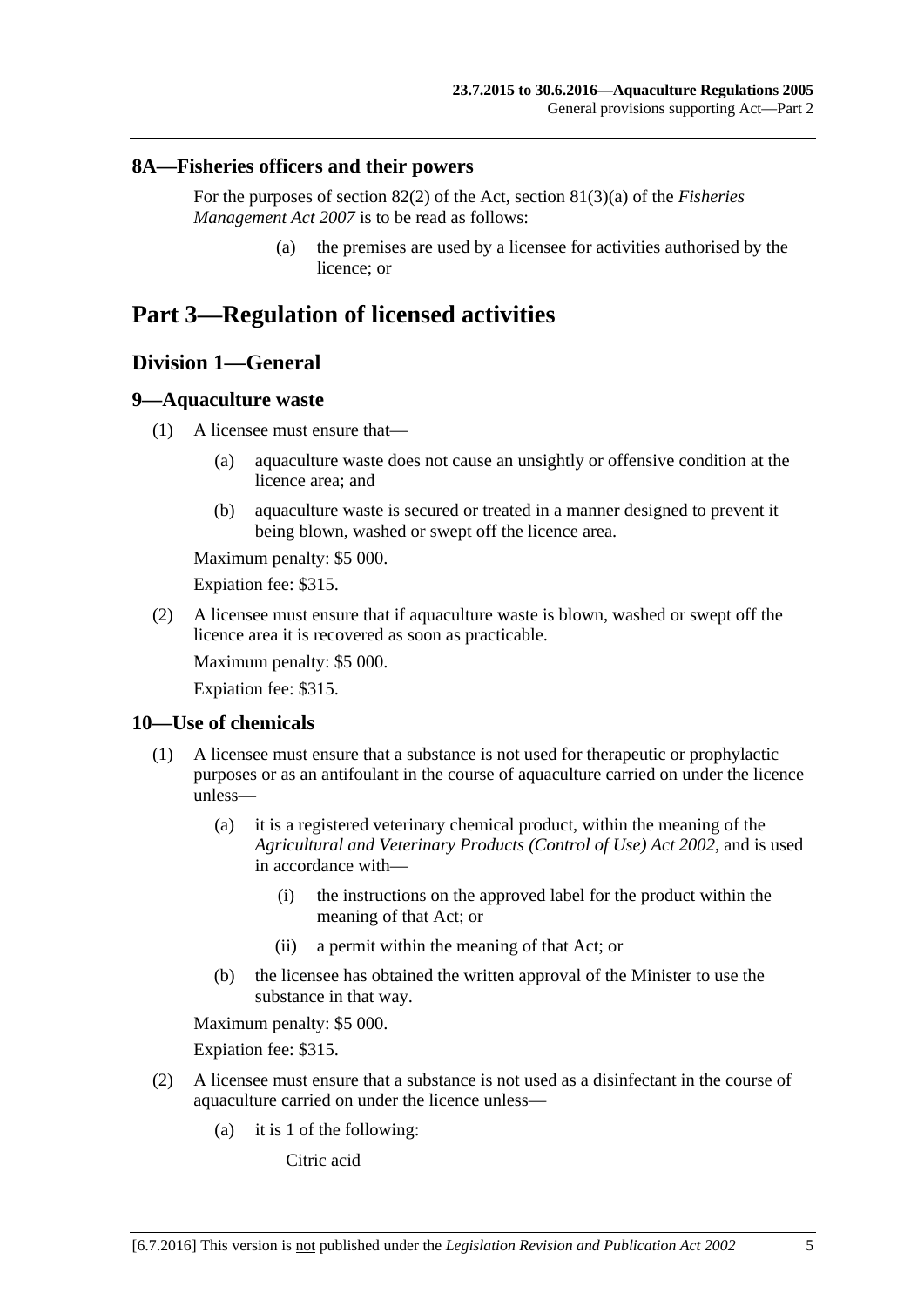Hydrogen peroxide Iodophore Sodium carbonate Sodium hydroxide Sodium hypochlorite Virkon (registered trademark); or

(b) the licensee has obtained the written approval of the Minister to use the substance in that way.

Maximum penalty: \$5 000.

Expiation fee: \$315.

# <span id="page-5-0"></span>**11—Notification of unusually high mortality rate and duty to isolate unaffected organisms**

If an unusually high number of aquatic organisms farmed under a licence die within a period of 24 hours (see [regulation](#page-2-1)  $3(2)$ ) and the cause is not immediately apparent, the licensee must ensure that—

- <span id="page-5-1"></span>(a) the Minister is immediately notified by means of a telephone call to the number provided to the licensee for the purpose; and
- <span id="page-5-2"></span>(b) the Minister is, as soon as practicable after having been notified, given a written and signed notice containing the following:
	- (i) the licence number;
	- (ii) the name of the species affected;
	- (iii) the number or biomass (or an estimate of the number or biomass) of aquatic organisms that have died;
	- (iv) details of any clinical signs observable in the organisms prior to death;
	- (v) the number or biomass (or an estimate of the number or biomass) of aquatic organisms that show similar clinical signs but have not died;
	- (vi) details of circumstances that may be contributing factors such as extreme weather, power failures, poor water quality or water temperature; and
- (c) all reasonable steps are taken to isolate aquatic organisms apparently affected from aquatic organisms not apparently affected.

Maximum penalty: \$5 000.

Expiation fee: In the case of an offence against [paragraph](#page-5-1) (a) or [paragraph](#page-5-2) (b)—\$315.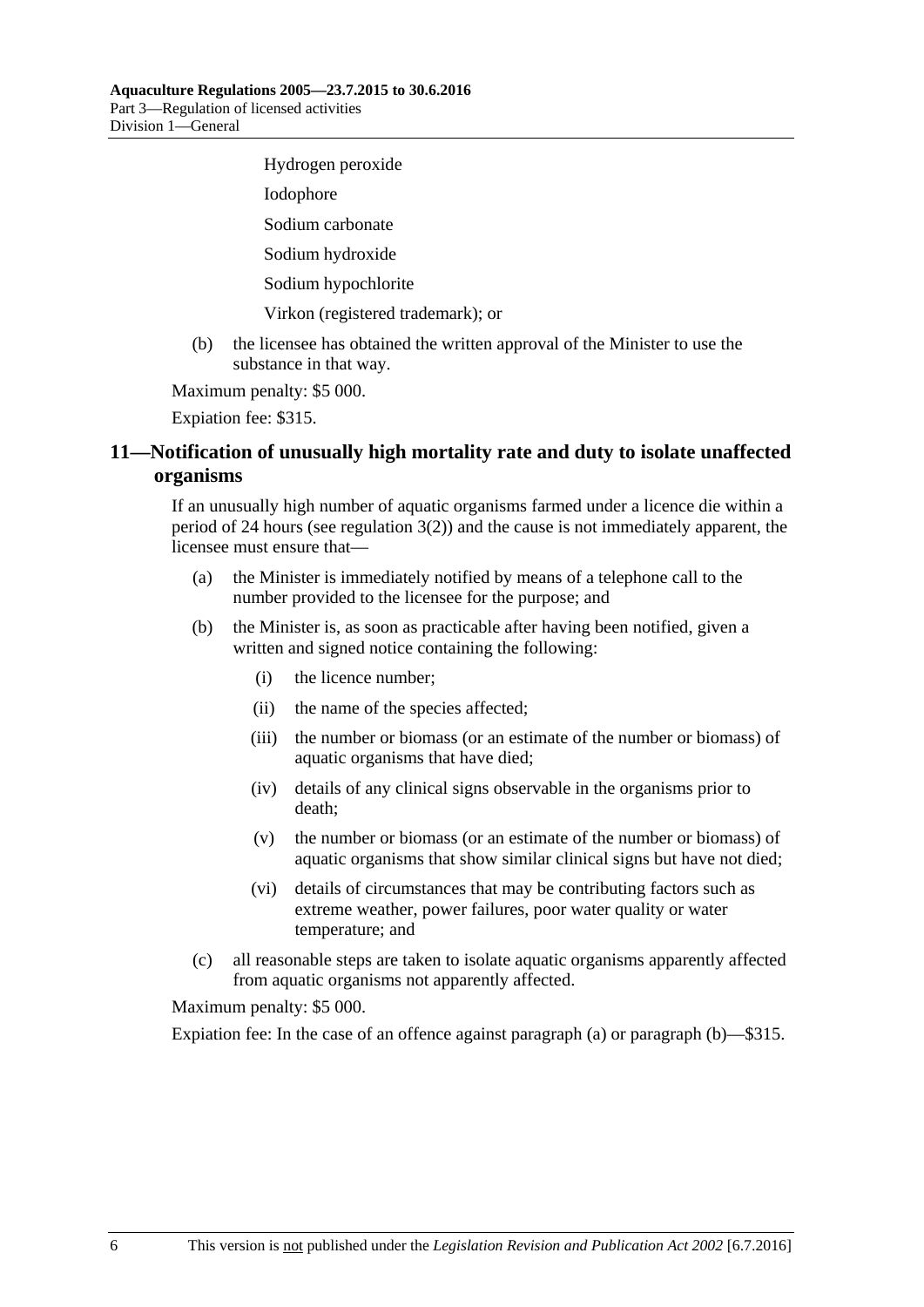#### <span id="page-6-0"></span>**12—Aquatic organisms affected with disease**

(1) If a licensee knows, or ought reasonably to know, that an aquatic organism proposed to be introduced into the licence area is or may be affected with a disease, the licensee must ensure that the aquatic organism is not introduced into the licence area without the prior written approval of the Minister.

Maximum penalty: \$5 000.

- (2) If a licensee knows, or ought reasonably to know, that an aquatic organism being farmed under the licence is or may be affected with a disease, the licensee must ensure that the aquatic organism is not removed from the licence area unless—
	- (a) it is removed for testing; or
	- (b) it is removed for disposal (other than by sale or supply to another); or
	- (c) it is removed in accordance with the written approval of the Minister obtained by the licensee.

Maximum penalty: \$5 000.

(3) If an unusually high number of aquatic organisms farmed under a licence die within a period of 24 hours (see [regulation](#page-2-1)  $3(2)$ ) and the cause is not immediately apparent, the licensee will be taken to know that the aquatic organisms may be affected with a disease.

#### <span id="page-6-1"></span>**13—Stock register**

(1) A licensee must maintain a stock register in accordance with this regulation. Maximum penalty: \$5 000.

Expiation fee: \$315.

- (2) The stock register must contain (in a readily understandable and legible form)—
	- (a) the following information in respect of aquatic organisms supplied to the licensee:
		- (i) the date on which the aquatic organisms were received by the licensee;
		- (ii) the name and address of the person who supplied the aquatic organisms;
		- (iii) the species of aquatic organisms;
		- (iv) the number or biomass of aquatic organisms received;
		- (v) the age or developmental stage of the aquatic organisms when received;
		- (vi) details identifying the place at which the aquatic organisms were last reared before supply or the place at which the aquatic organisms were collected;
		- (vii) a copy of any health certification that accompanied the aquatic organisms; and
	- (b) the following information in respect of aquatic organisms collected by the licensee: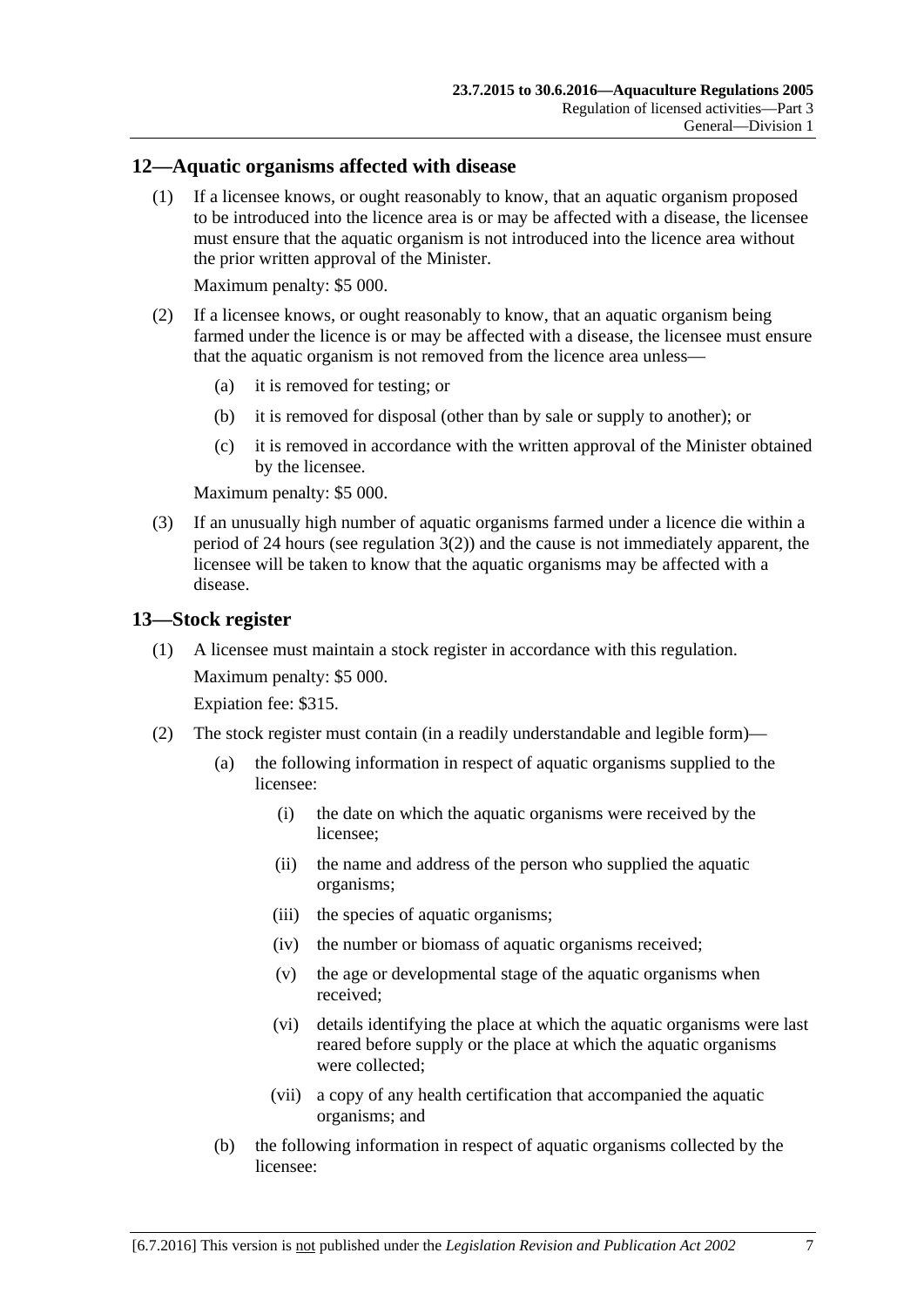- (i) details identifying the authority under the *[Fisheries Act](http://www.legislation.sa.gov.au/index.aspx?action=legref&type=act&legtitle=Fisheries%20Act%201982) 1982* under which the aquatic organisms were collected;
- (ii) the date the aquatic organisms were collected;
- (iii) details identifying the place at which the aquatic organisms were collected;
- (iv) the species of aquatic organisms;
- (v) the number or biomass of aquatic organisms collected;
- (vi) the age or developmental stage of the aquatic organisms when collected; and
- (c) the following information in respect of aquatic organisms bred by the licensee:
	- (i) the date (or an estimate of the date) the aquatic organisms were bred;
	- (ii) the species of aquatic organisms;
	- (iii) details identifying the broodstock used to breed the aquatic organisms;
	- (iv) the number or biomass (or an estimate of the number or biomass) of aquatic organisms bred; and
- (d) the following information in respect of aquatic organisms supplied by the licensee to another person:
	- (i) the date on which the aquatic organisms were supplied;
	- (ii) the name and address of the person to whom the aquatic organisms were supplied;
	- (iii) the species of aquatic organisms;
	- (iv) the number or biomass of aquatic organisms supplied;
	- (v) the age or developmental stage of the aquatic organisms when supplied;
	- (vi) a copy of any health certification provided by the licensee to accompany the aquatic organisms; and
- (e) the following information in respect of aquatic organisms that have died during aquaculture:
	- (i) the species of aquatic organisms;
	- (ii) the date (or an estimate of the date) the aquatic organisms died;
	- (iii) the number or biomass (or an estimate of the number or biomass) of aquatic organisms that have died;
	- (iv) the age or developmental stage of the aquatic organisms at death;
	- (v) a description of how and where the aquatic organisms were disposed of; and
- (f) details of treatment administered for therapeutic or prophylactic purposes to aquatic organisms kept under the licence including—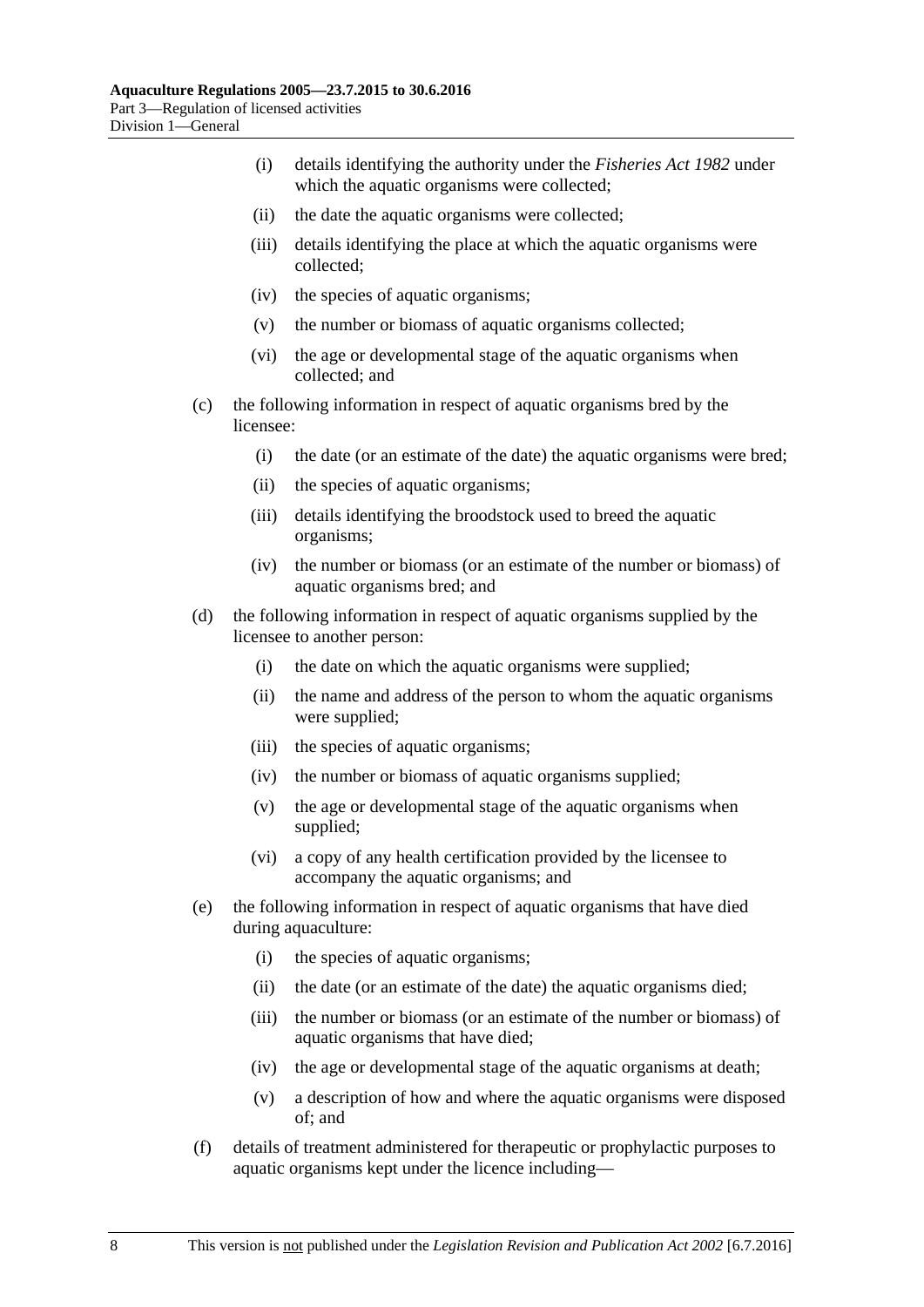- (i) the reasons for the treatment; and
- (ii) the dates on which the treatment was administered; and
- (iii) the name (including trade or patent name) of each substance used as part of the treatment and the dosages or amounts administered; and
- (iv) information that identifies the aquatic organisms that received treatment by reference to tank or cage number or by other means.
- (3) A record required to be entered in the stock register must be entered within 7 days after the event to which it relates.
- (4) A record entered in the stock register must be retained for 5 years from the date on which it was entered.

#### <span id="page-8-0"></span>**14—Periodic returns**

A licensee must, on a date or dates determined by the Minister in each year, provide the Minister with a periodic return containing such information as the Minister requires in the manner and form determined by the Minister.

Maximum penalty: \$5 000.

Expiation fee: \$315.

#### <span id="page-8-1"></span>**Division 2—Aquaculture in State waters**

#### <span id="page-8-2"></span>**15—Application of Division**

This Division applies to aquaculture leases and to aquaculture licences authorising aquaculture in an area comprised of State waters or State waters and adjacent land within the meaning of the *[Harbors and Navigation Act](http://www.legislation.sa.gov.au/index.aspx?action=legref&type=act&legtitle=Harbors%20and%20Navigation%20Act%201993) 1993*.

#### <span id="page-8-3"></span>**16—Requirement to mark-off area and maintain structures or equipment used to mark-off area**

The holder of an aquaculture lease is guilty of an offence if—

- (a) the boundaries of the marked-off area of the lease are not marked off or indicated in the manner required under the conditions of the lease or a corresponding licence; or
- (b) the structures or equipment used to mark off or indicate the boundaries of the marked-off area of the lease under the conditions of the lease or a corresponding licence are not maintained in good working condition.

Maximum penalty: \$5 000.

Expiation fee: \$315.

#### <span id="page-8-4"></span>**17—Farming structures**

- (1) A licensee must ensure that—
	- (a) sea cages used for aquaculture are clearly marked with the licence number; and
	- (b) farming structures being used for aquaculture are—
		- (i) except when being placed into position, moved or recovered—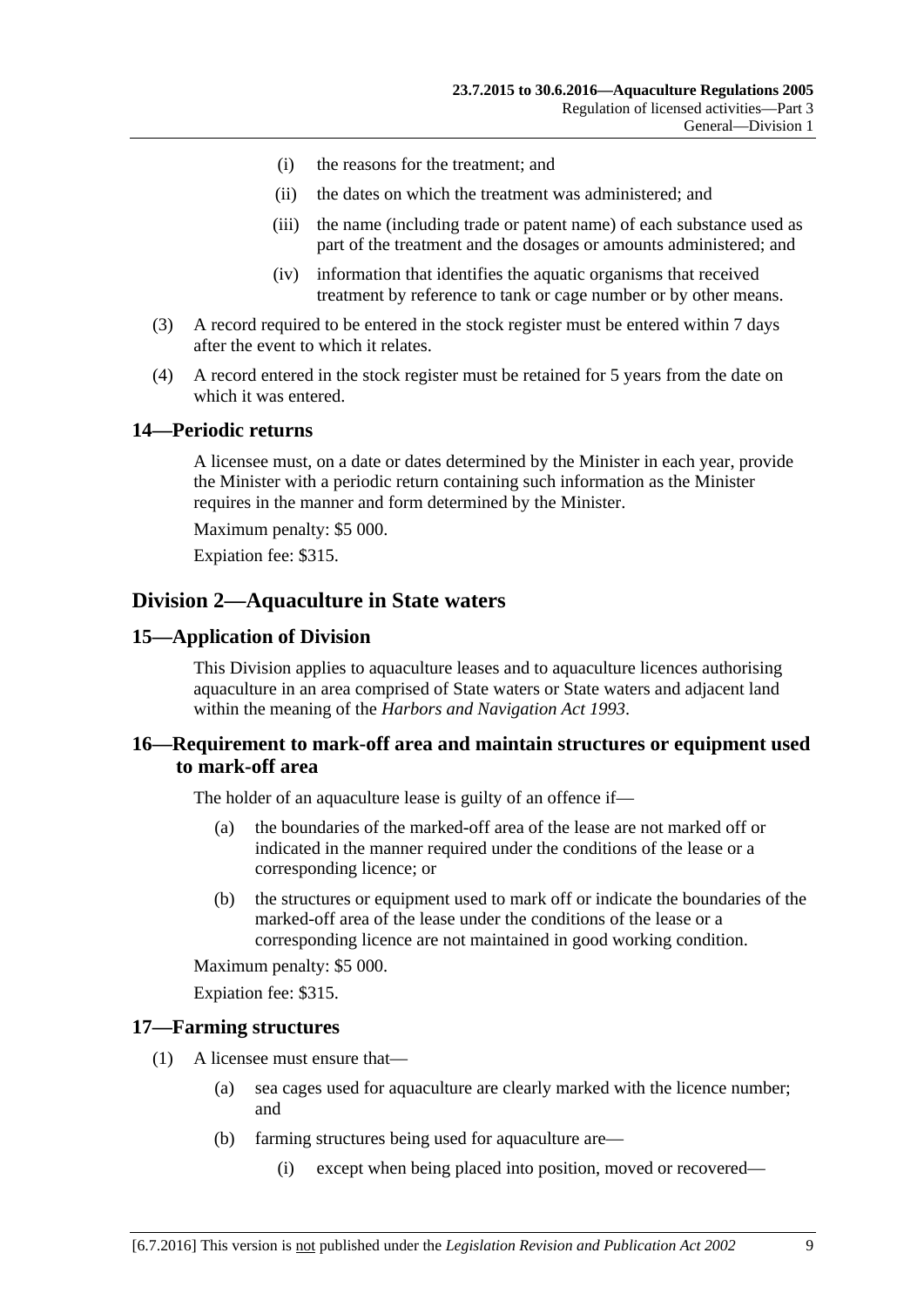- (A) securely fixed or moored in place so as to remain wholly within the licence area; and
- (B) anchored in a manner that minimises the impact on the benthos; and
- (ii) maintained in good working condition; and
- (c) equipment used to secure, anchor or mark the position of a farming structure is located wholly within the licence area; and
- (d) if the aquaculture involves the use of a floating culture unit in subtidal waters—the distance between the unit and the sea floor is at least 3 metres at all times unless otherwise approved in writing by the Minister; and
- (e) stocked sea cages are not located in the same place that stocked sea cages have been located within the preceding 12 months.

Expiation fee: \$315.

(2) A licensee must ensure that if a farming structure used for aquaculture, or any equipment used to secure, anchor or mark the position of the structure, is blown, washed or swept off the licence area, the structure or equipment is recovered as soon as practicable.

Maximum penalty: \$5 000.

Expiation fee: \$315.

#### <span id="page-9-0"></span>**18—Health certificates for abalone farmed on navigable vessel**

- <span id="page-9-1"></span>(1) A licensee authorised to carry on abalone aquaculture on a navigable vessel as it operates within an area of State waters must ensure that the following requirements are complied with in respect of aquaculture stock brought on to the vessel:
	- (a) the aquaculture stock must be comprised of abalone that have been hatchery reared in South Australia;
	- (b) the abalone must be accompanied by a certificate—
		- (i) that is in a form approved by the Minister; and
		- (ii) that has been issued—
			- (A) by a veterinary diagnostic laboratory accredited by the National Association of Testing Authorities; and
			- (B) within the previous 14 days; and
			- (C) following examination of at least 30 abalone; and
		- (iii) that certifies that the abalone in the test sample are not affected with a notifiable condition within the meaning of the *[Livestock Act](http://www.legislation.sa.gov.au/index.aspx?action=legref&type=act&legtitle=Livestock%20Act%201997) 1997* and do not display signs of being affected with a disease;
	- (c) at least 2 days before the abalone are brought on to the vessel the Minister must be provided with a copy of the certificate referred to in [paragraph](#page-9-1) (b).

Maximum penalty: \$5 000.

Expiation fee: \$315.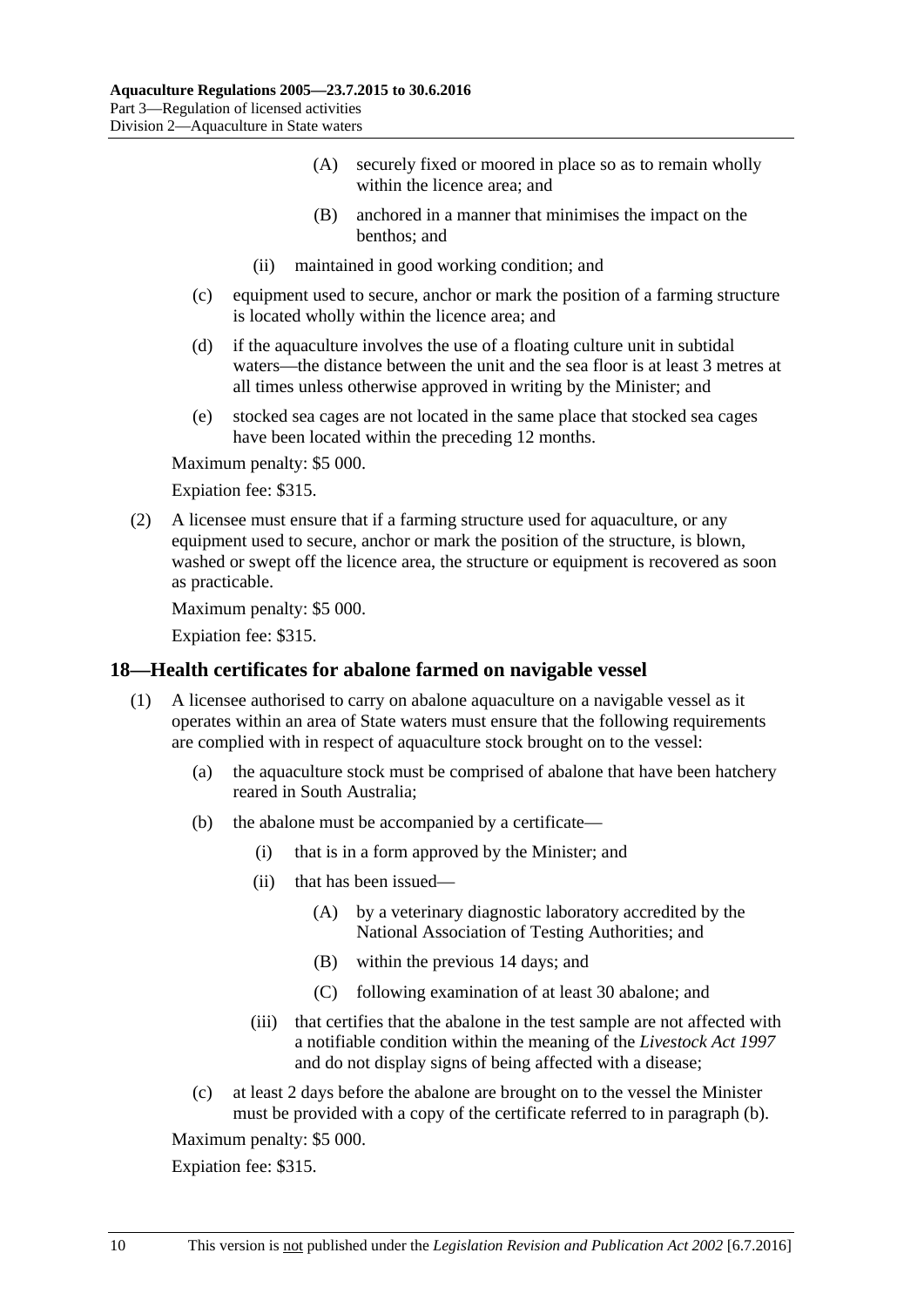- (2) A licensee authorised to carry on abalone aquaculture on a navigable vessel as it operates within an area of State waters must ensure that at least once in each 6 month period the Minister is provided with a copy of a certificate—
	- (a) that is in a form approved by the Minister; and
	- (b) that has been issued—
		- (i) by a veterinary diagnostic laboratory accredited by the National Association of Testing Authorities; and
		- (ii) within the previous 14 days; and
		- (iii) following examination of at least 30 abalone that have been farmed on the vessel for at least 1 month; and
	- (c) that certifies that the abalone in the test sample are not affected with a notifiable condition within the meaning of the *[Livestock Act](http://www.legislation.sa.gov.au/index.aspx?action=legref&type=act&legtitle=Livestock%20Act%201997) 1997* and do not display signs of being affected with a disease.

Expiation fee: \$315.

#### <span id="page-10-0"></span>**19—Strategies relating to escape of stock and interaction with seabirds and large marine vertebrates**

- <span id="page-10-1"></span>(1) A licensee must—
	- (a) have a written strategy approved by the Minister—
		- (i) for minimising the risk of the escape of aquaculture stock into the wild; and
		- (ii) for minimising adverse interactions with seabirds and large marine vertebrates resulting from aquaculture carried on under the licence; and
	- (b) ensure that activities under the licence conform with the approved strategy.

Maximum penalty: \$5 000.

- (2) If, at any time, the Minister is not satisfied as to the adequacy of an approved strategy, the Minister may require the strategy to be resubmitted for approval within a specified period in a modified form (which may be specified by the Minister).
- (3) If a licensee fails to resubmit a strategy as required, the licensee is guilty of an offence.

Maximum penalty: \$5 000.

Expiation fee: \$315.

- (4) Before requiring a strategy to be resubmitted, the Minister must give the licensee written notice of the proposed action, inviting the licensee to make written submissions in relation to the proposed action within a period specified in the notice (being not less than 14 days from the day on which the notice is given to the licensee).
- (5) [Subregulation](#page-10-1) (1) does not apply to a licensee who held a licence immediately before the commencement of this regulation until 6 months after that commencement.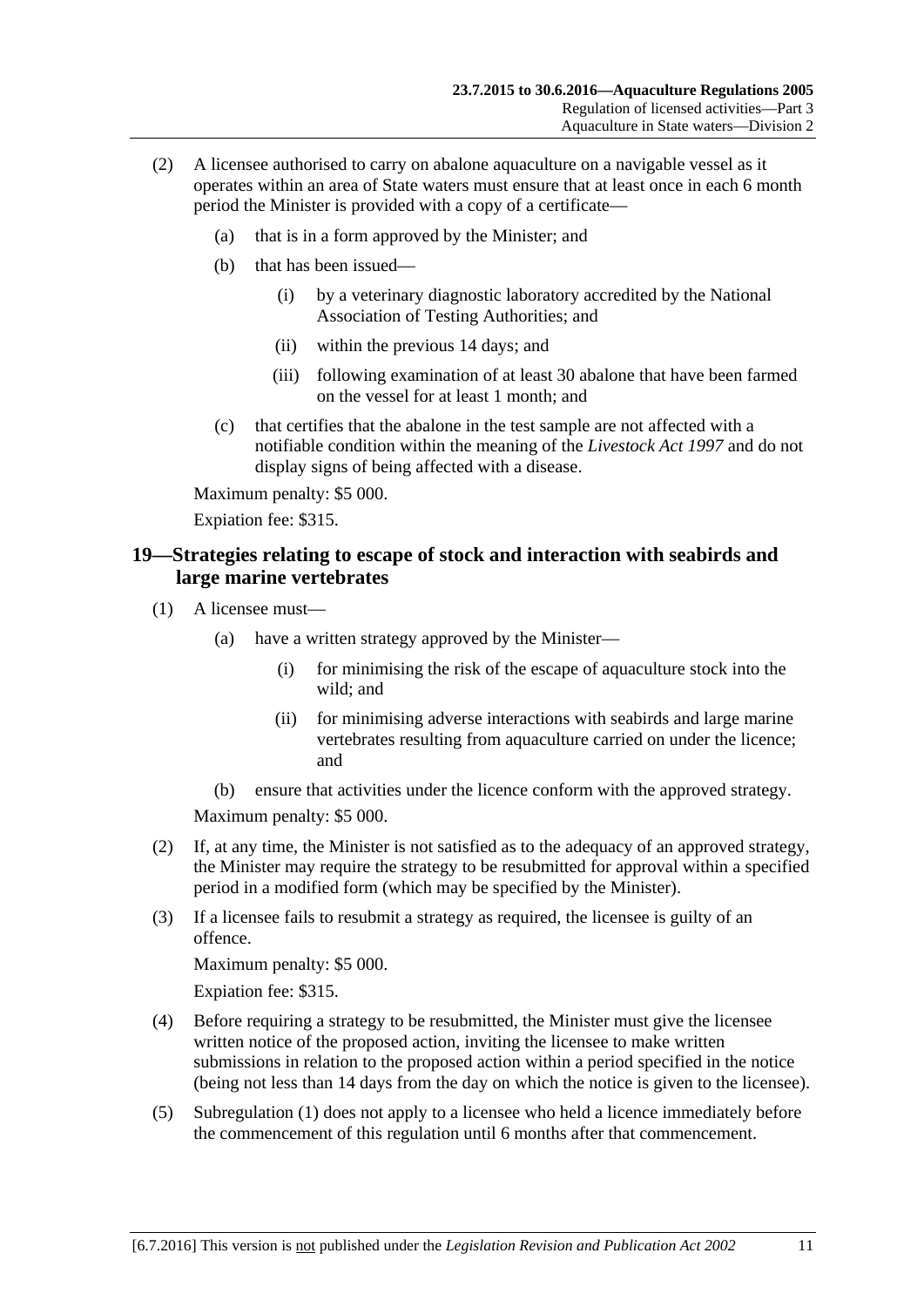(6) A licensee who held a licence immediately before the commencement of this regulation must submit a written strategy (as referred to in [subregulation](#page-10-1) (1)) for approval within 3 months after the commencement of this regulation.

Maximum penalty: \$5 000.

Expiation fee: \$315.

#### <span id="page-11-0"></span>**20—Notification of entanglement of certain animals**

If a protected animal becomes confined in or entangled in a farming structure or other equipment used in connection with aquaculture, the licensee must—

- (a) immediately after becoming aware of the situation notify the Minister by means of a telephone call to the number provided to the licensee for the purpose; and
- (b) within 2 days after becoming aware of the situation notify the Minister in writing of the action taken to deal with the situation.

Maximum penalty: \$5 000.

#### <span id="page-11-1"></span>**21—Notification of escape of stock or damage that may lead to escape of stock**

A licensee must—

- (a) within 12 hours after becoming aware of the escape of hatchery reared aquaculture stock or damage to a farming structure, or to other equipment, that may lead to the escape of hatchery reared aquaculture stock, notify the Minister (by means of a telephone call or fax to the number provided to the licensee for the purpose) of the escape or damage, including the following details:
	- (i) the species of aquatic organisms affected;
	- (ii) the date (or an estimate of the date) on which the escape or damage took place;
	- (iii) the number and biomass (or an estimate of the number and biomass) of aquatic organisms that have escaped;
	- (iv) the age or developmental stage of the aquatic organisms at the time of their escape;
	- (v) details of the circumstances in which the escape or damage took place; and
- <span id="page-11-3"></span>(b) within 7 days after becoming aware of the escape or damage notify the Minister in writing of the action taken to deal with it.

Maximum penalty: \$5 000.

Expiation fee: In the case of an offence against [paragraph](#page-11-3) (b)—\$315.

#### <span id="page-11-2"></span>**22—Environmental monitoring and reporting—farming of molluscs in subtidal area**

- (1) If a licence authorises the farming of molluscs in a subtidal area, the licensee must cause a benthic assessment recording to be made as follows:
	- (a) a colour videotape of the sea floor must be made at least once each reporting year at approximately the same time in each year;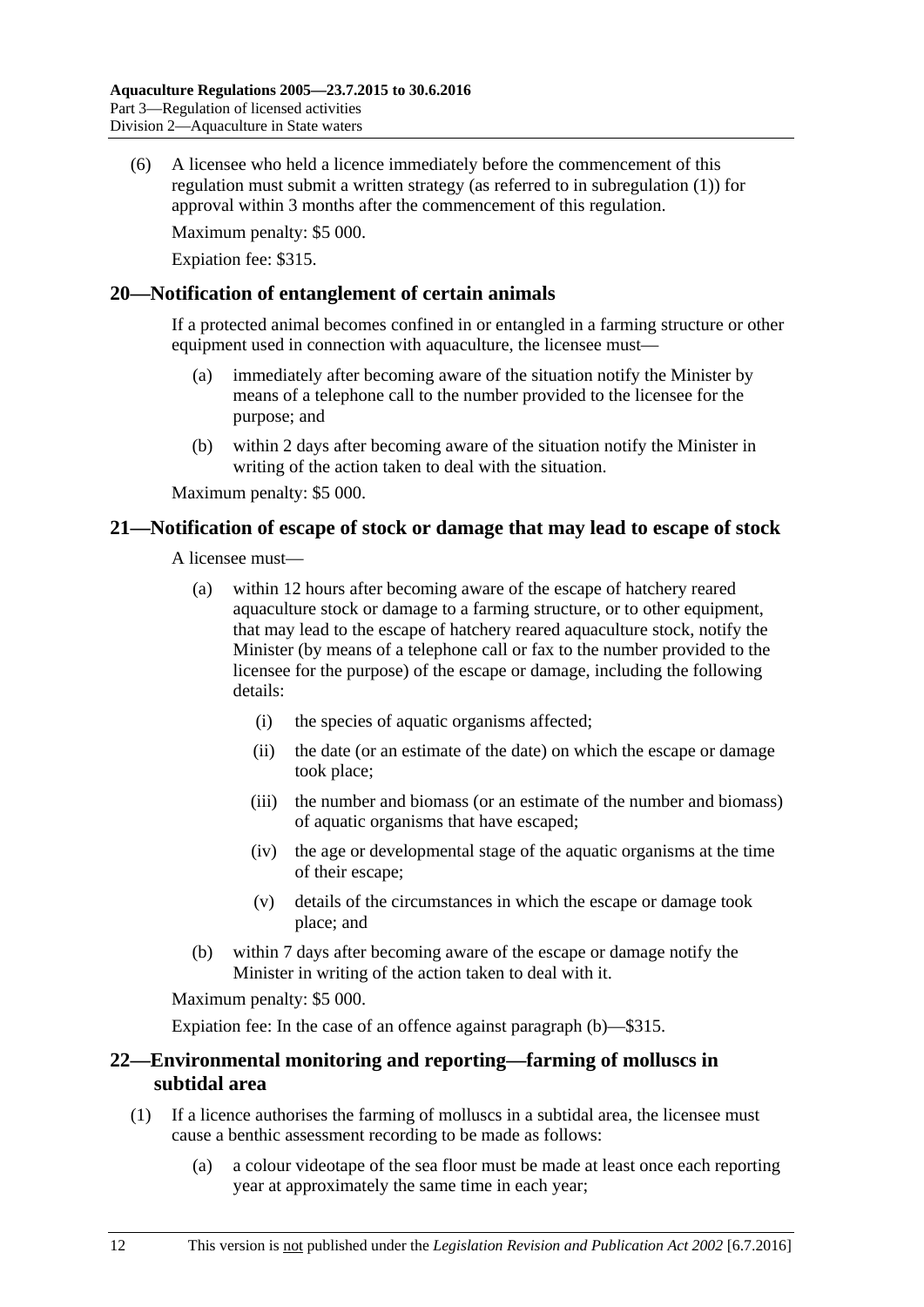- (b) the underwater path videotaped must transect at least 100 metres of the licence area, originating within the licence area, proceeding parallel to and within 2 metres of longlines or other farming structures and finishing at least 50 metres outside the boundary of the licence area;
- (c) the path must include at least 1 anchor of a farming structure and an area of at least 1 metre of the sea floor either side of the anchor;
- (d) the path must follow, as close as practically possible, a straight line;
- (e) the same path must be videotaped each reporting year;
- (f) the videotape must be continuously recorded from start to finish with no editing breaks;
- (g) the videotape must start and finish with an above water  $360^{\circ}$  pan of the horizon lasting at least 30 seconds per pan;
- (h) a minimum width of 2 metres of sea floor must be in the field of view at all times;
- (i) the angle of videotaping to the sea floor must be approximately  $45^{\circ}$ ;
- (j) the correct date and time must be continuously present on the videotape;
- (k) footage must be steady and taken at a very slow pace of approximately 1 metre every 2 to 4 seconds and must stop at the site of any anchor videotaped for at least 30 seconds;
- (l) the camera lens must be focussed on the sea floor at all times;
- (m) the path videotaped must be adequately lit to show benthic flora and fauna colours (so that the lighting level is equivalent to that produced by 2 high intensity discharge underwater metal halide 10 watt lamps);
- (n) the videotape must be examined after the recording and, if it is not of sufficient quality to enable a satisfactory assessment of the benthic environment of the path required to be videotaped, a further recording must be made;
- (o) a written record must be made of the location (using WGS84 or GDA94 datum) of the start and finish of the path videotaped and of the date and time of the start and finish of the videotaping;
- (p) a written record must be made detailing each of the following for each 10 metres of the path videotaped:
	- (i) the level of sedimentary disturbance resulting from biological activity (bioturbation);
	- (ii) undulation;
	- (iii) natural organic waste;
	- (iv) aquaculture waste including detached farming shell debris;
	- (v) sand colour;
	- (vi) macroalgal cover;
	- (vii) seagrass cover;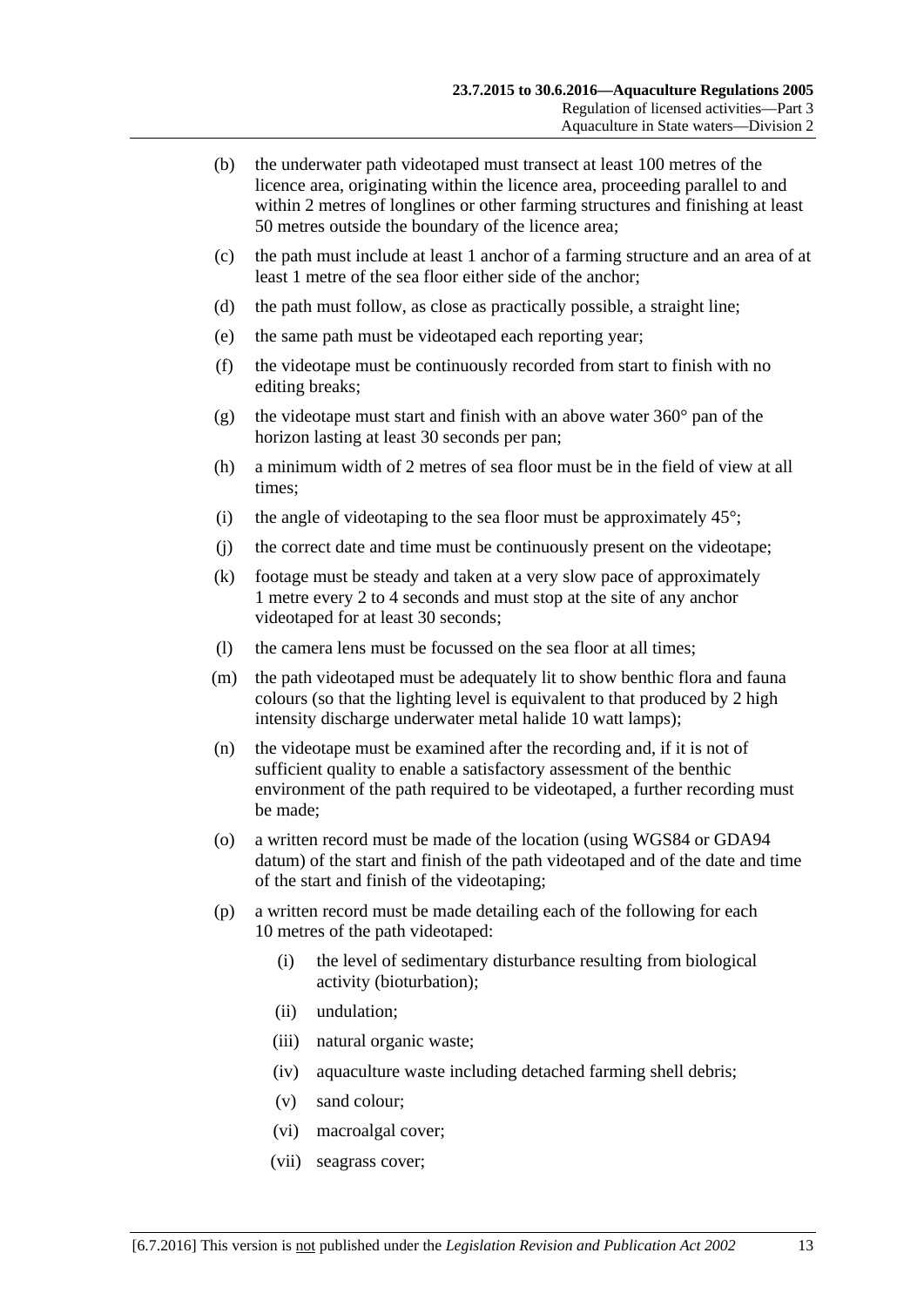- (viii) microbial mats (for example, *Beggiatoa sp*);
- (ix) blue-green algal mats;
- (x) sponge cover;
- (xi) the presence of—
	- (A) holothurians (sea cucumbers);
	- (B) ascidians (sea squirts);
	- (C) razor fish (*Pinna sp*);
	- (D) scallops;
	- (E) crabs;
	- (F) gastropods;
	- (G) fish;
	- (H) seahorses and sea dragons.

- (2) If a licence authorises the farming of molluscs in a subtidal area, the licensee must, on or before the reporting day in each year, provide to the Minister a report for the preceding reporting year—
	- (a) containing the following:
		- (i) a map showing—
			- (A) the boundary of the licence area; and
			- (B) the location (using WGS84 or GDA94 datum) of the corners of the licence area; and
			- (C) the location (using WGS84 or GDA94 datum) of farming structures and the number, dimensions and spacing of the structures; and
			- (D) the location (using WGS84 or GDA94 datum) of the underwater path videotaped for the benthic assessment recording;
		- (ii) for each month—
			- (A) the amount and type of supplemental feed used in the licence area; and
			- (B) the amount and type of chemicals (including but not limited to therapeutic or prophylactic substances, antifoulants and disinfectants) used in the licence area;
		- (iii) such of the following details as are known about interaction that has occurred between large marine vertebrates and farming structures or equipment, personnel or aquaculture stock:
			- (A) the date of the interaction;
			- (B) the species of marine vertebrate involved;
			- (C) the location of the interaction;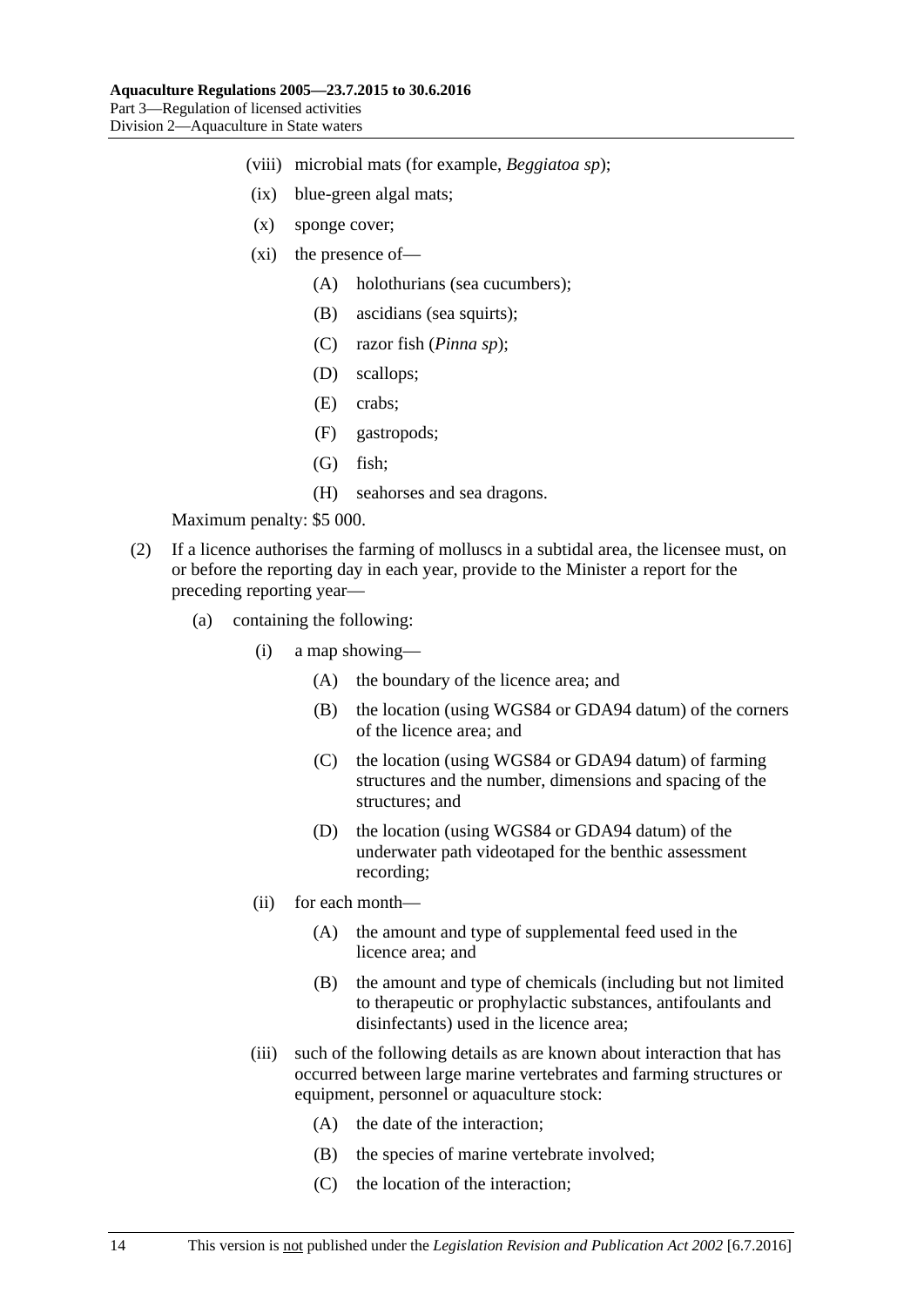- (D) a description of the nature of the interaction;
- (iv) if the author of the report is not the licensee—the author's name and address; and
- (b) accompanied by a copy of the benthic assessment recording made for the reporting year (in a format approved by the Minister) and the records made in conjunction with the recording.

Expiation fee: \$315.

(3) This regulation does not apply to a licence authorising the carrying on of aquaculture on a navigable vessel as it operates within an area of State waters.

### <span id="page-14-0"></span>**23—Environmental monitoring and reporting—farming of molluscs in intertidal area**

If a licence authorises the farming of molluscs in an intertidal area, the licensee must, on or before the reporting day in each year, provide to the Minister a report for the preceding reporting year containing the following:

- (a) a map showing—
	- (i) the boundary of the licence area; and
	- (ii) the location (using WGS84 or GDA94 datum) of the corners of the licence area; and
	- (iii) the location (using WGS84 or GDA94 datum) of farming structures and the number, dimensions and spacing of the structures;
- (b) for each month—
	- (i) the number of pacific oysters found in the licence area and not contained within a farming structure; and
	- (ii) the location in which they were found; and
	- (iii) a statement of whether they have been removed;
- (c) for each month—the amount and type of chemicals (including but not limited to therapeutic or prophylactic substances, antifoulants and disinfectants) used in the licence area;
- (d) such of the following details as are known about interaction that has occurred between large marine vertebrates and farming structures or equipment, personnel or aquaculture stock:
	- (i) the date of the interaction;
	- (ii) the species of marine vertebrate involved;
	- (iii) the location of the interaction;
	- (iv) a description of the nature of the interaction;
- (e) if the author of the report is not the licensee—the author's name and address. Maximum penalty: \$5 000.

Expiation fee: \$315.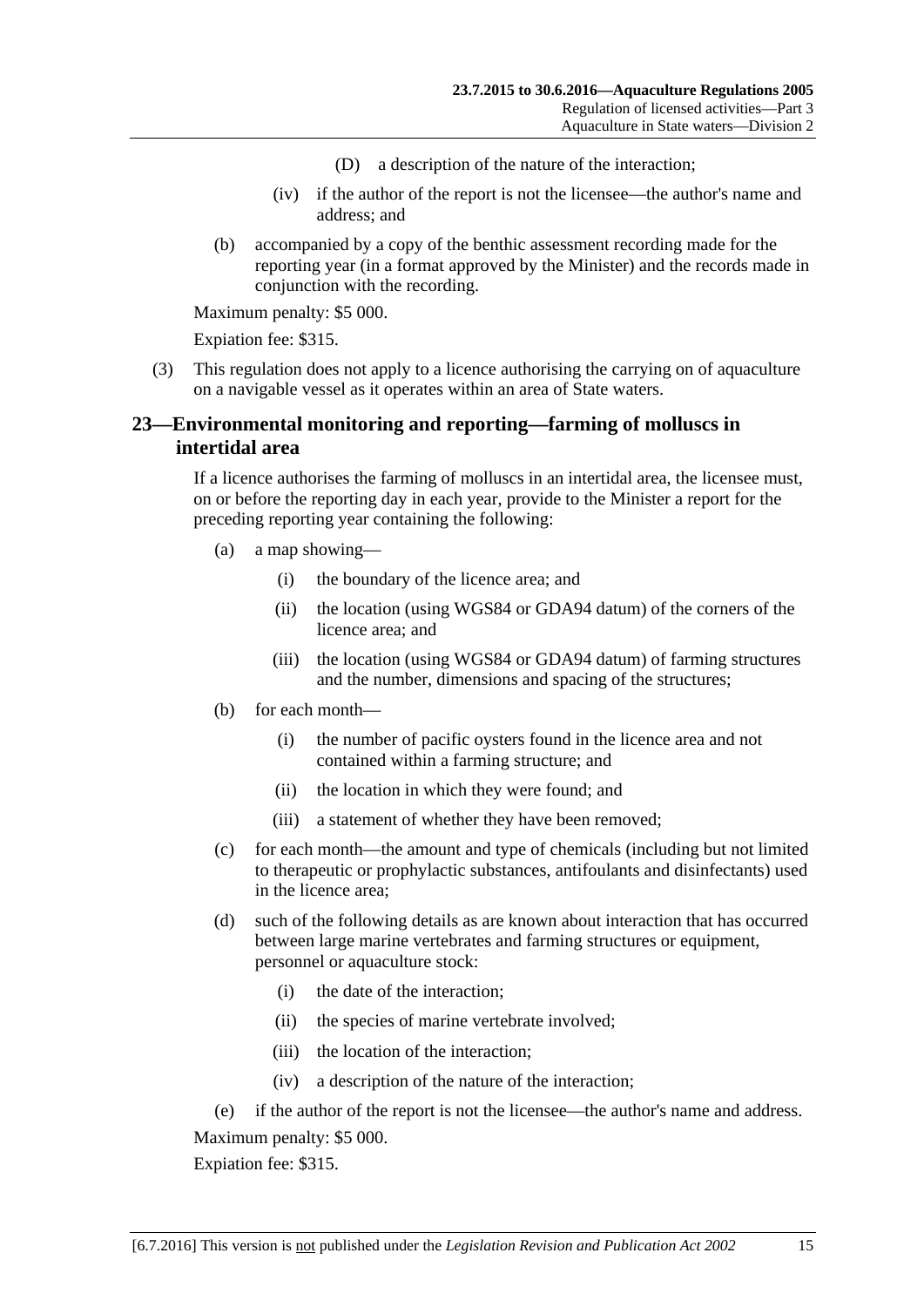## <span id="page-15-1"></span><span id="page-15-0"></span>**24—Environmental monitoring and reporting—farming of finfish**

- (1) If a licence authorises the farming of finfish, the licensee must cause a benthic assessment recording to be made as follows:
	- (a) a colour videotape of the sea floor must be made at least once each reporting year at approximately the same time in each year;
	- (b) at least 3 underwater paths must be videotaped as follows:
		- (i) 1 must be within the licence area originating as close as practicable to the side of a sea cage used for aquaculture under the licence and proceeding in the direction of the prevailing current (down current) for 150 metres; and
		- (ii) 1 must be within the licence area originating as close as practicable to the opposite side of the same sea cage and proceeding in the opposite direction of the prevailing current (up current) for 150 metres; and
		- (iii) 1 must be outside the licence area originating at the midpoint of the prevailing down current boundary of the licence area and proceeding at right angles to the boundary for 150 metres (the *off-site transect*);
	- (c) the same off-site transect must be videotaped each year;
	- (d) the videotape of each path must be continuously recorded from start to finish with no editing breaks;
	- (e) the videotape of each path must start and finish with an above water 360° pan of the horizon lasting at least 30 seconds per pan;
	- (f) a minimum width of 2 metres of sea floor must be in the field of view at all times;
	- (g) the angle of videotaping to the sea floor must be approximately  $45^{\circ}$ ;
	- (h) the correct date and time must be continuously present on the videotape;
	- (i) footage must be steady and taken at a very slow pace of approximately 1 metre every 2 to 4 seconds;
	- (j) the camera lens must be focussed on the sea floor at all times;
	- (k) each path videotaped must be adequately lit to show benthic flora and fauna colours (so that the lighting level is equivalent to that produced by 2 high intensity discharge underwater metal halide 10 watt lamps);
	- (l) the videotape must be examined after the recording and, if it is not of sufficient quality to enable a satisfactory assessment of the benthic environment of the paths required to be videotaped, a further recording must be made;
	- (m) a written record must be made of—
		- (i) the location (using WGS84 or GDA94 datum) of the start and finish of each path videotaped and of the date and time of the start and finish of the videotaping of each path; and
		- (ii) the location of the sea cage concerned (using WGS84 or GDA94 datum);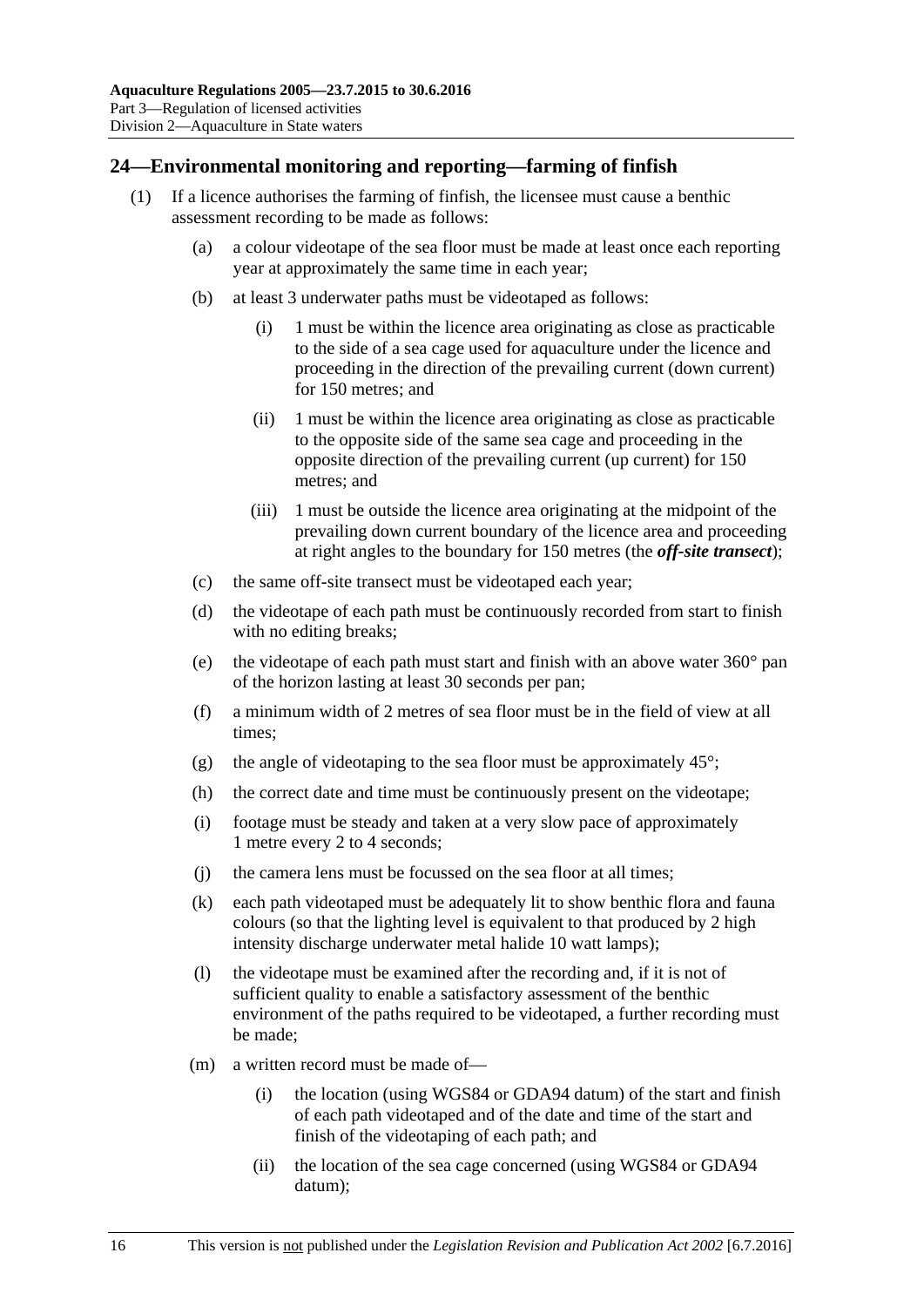- (n) a written record must be made detailing each of the following for each 10 metres of each path videotaped:
	- (i) the level of sedimentary disturbance resulting from biological activity (bioturbation);
	- (ii) undulation;
	- (iii) natural organic waste;
	- (iv) aquaculture waste including waste baitfish and pellets;
	- (v) sand colour;
	- (vi) macroalgal cover;
	- (vii) seagrass cover;
	- (viii) microbial mats (for example, *Beggiatoa sp*);
	- (ix) blue-green algal mats;
	- (x) sponge cover;
	- (xi) the presence of—
		- (A) holothurians (sea cucumbers);
		- (B) ascidians (sea squirts);
		- (C) razor fish (*Pinna sp*);
		- (D) scallops;
		- (E) crabs;
		- (F) gastropods;
		- (G) fish;
		- (H) seahorses and sea dragons.

- (2) However, [subregulation](#page-15-1) (1) only applies in a particular reporting year to a licence authorising the farming of prescribed wild caught tuna if the Minister notifies the licensee in writing of its application at least 1 month before the commencement of the reporting year.
- <span id="page-16-0"></span>(3) The Minister may, by notice in writing to a licensee authorised to farm finfish, require the licensee to prepare, within a period specified in the notice (but not more than once in each reporting year) a report on the health of benthic infaunal communities in the licence area and to take and analyse samples as specified in the notice for the purposes of the report.
- (4) A licensee must comply with a notice given under [subregulation](#page-16-0) (3). Maximum penalty: \$5 000.
- (5) If a licence authorises the farming of finfish, the licensee must, on or before the reporting day in each year, provide to the Minister a report for the preceding reporting year—
	- (a) containing the following: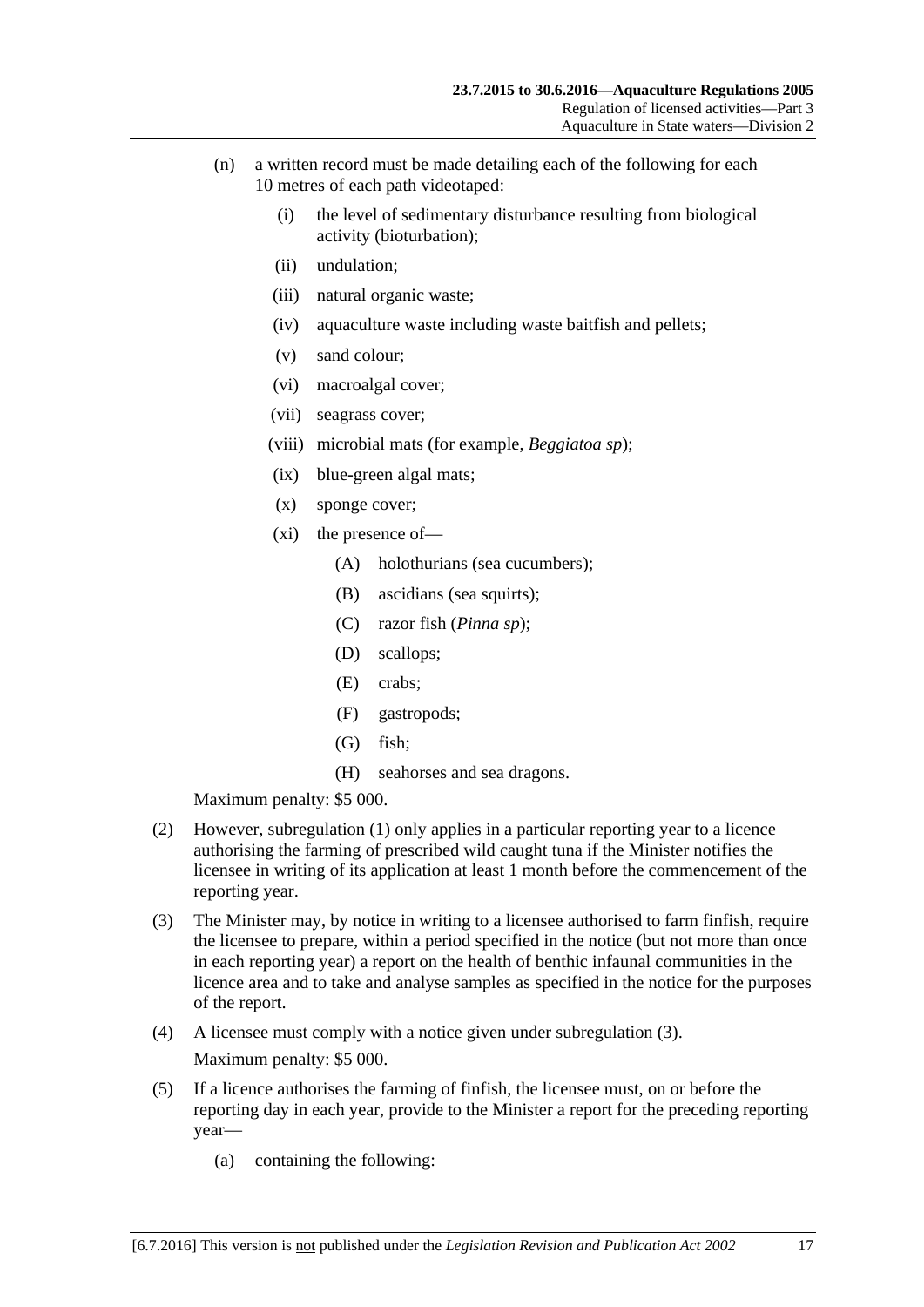- (i) a map showing—
	- (A) the boundary of the licence area; and
	- (B) the location (using WGS84 or GDA94 datum) of the corners of the licence area; and
	- (C) the location (using WGS84 or GDA94 datum) of farming structures and the number, dimensions and spacing of the structures; and
	- (D) the location (using WGS84 or GDA94 datum) of fallowed areas and the period for which the areas were fallow; and
	- (E) if the licensee is required to make a benthic assessment recording—the location (using WGS84 or GDA94 datum) of each of the underwater paths videotaped for the benthic assessment recording;
- (ii) for each month—
	- (A) an estimate of the number and biomass of finfish in the licence area; and
	- (B) the amount and type of supplemental feed used in the licence area; and
	- (C) the amount and type of chemicals (including but not limited to therapeutic or prophylactic substances, antifoulants and disinfectants) used in the licence area;
- (iii) such of the following details as are known about interaction that has occurred between large marine vertebrates and farming structures or equipment, personnel or aquaculture stock:
	- (A) the date of the interaction;
	- (B) the species of marine vertebrate involved;
	- (C) the location of the interaction;
	- (D) a description of the nature of the interaction;
- (iv) if the author of the report is not the licensee—the author's name and address; and
- (b) if the licensee is required to make a benthic assessment recording—accompanied by a copy of the benthic assessment recording made for the reporting year (in a format approved by the Minister) and the records made in conjunction with the recording; and
- (c) if the licensee is required to prepare a report on the health of the benthic infaunal communities—accompanied by a copy of the report.

Expiation fee: \$315.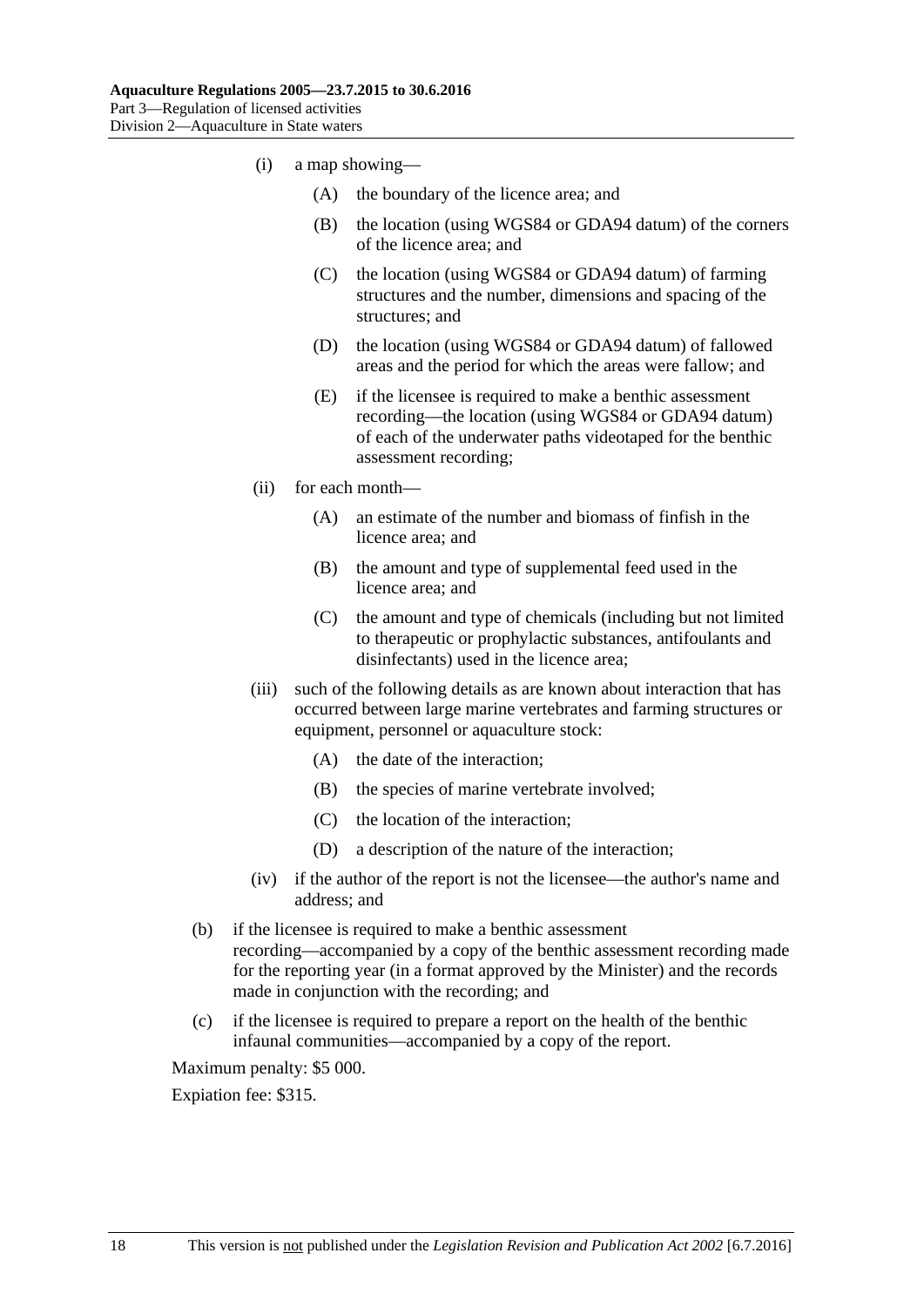#### <span id="page-18-0"></span>**25—Environmental monitoring and reporting—navigable vessels**

- <span id="page-18-1"></span>(1) If a licence authorises the carrying on of aquaculture on a navigable vessel as it operates within an area of State waters, the licensee must carry out water testing as follows:
	- (a) water samples must be collected at least 6 times per reporting year (at intervals not closer than 2 months) at approximately the same times and dates in each year;
	- (b) samples of water to be used for aquaculture on the vessel must be collected as follows:
		- (i) the samples must be representative samples of water to be used on the vessel;
		- (ii) 2 samples must be collected;
	- (c) samples of waste water discharged from the vessel must be collected as follows:
		- (i) the samples must be representative samples of water discharged from the vessel (after the water has been treated ready for discharge);
		- (ii) the samples must be of waste water resulting from the use of the water sampled under [paragraph](#page-18-1) (b);
		- (iii) if there is only 1 point at which waste water is discharged from the vessel—at least 2 samples must be collected directly from the discharge point;
		- (iv) if there is more than 1 discharge point—a sample must be collected directly from at least 2 of the discharge points;
	- (d) the samples must be tested for oxidised nitrogen (as nitrogen  $NO<sub>3</sub>+NO<sub>2</sub>$ ), ammonia (total as nitrogen  $NH_4+NH_3$ ), soluble phosphorous and total suspended solids in an accredited laboratory;
	- (e) the samples must be collected in a manner and using containers that comply with the requirements of the testing laboratory.

Maximum penalty: \$5 000.

- (2) If a licence authorises the carrying on of aquaculture on a navigable vessel as it operates within an area of State waters, the licensee must, on or before the reporting day in each year, provide to the Minister a report for the preceding reporting year—
	- (a) containing the following:
		- (i) the dates on which water samples were collected;
		- (ii) for each month—
			- (A) the amount and type of supplemental feed used in aquaculture on the vessel; and
			- (B) the amount and type of chemicals (including but not limited to therapeutic or prophylactic substances, antifoulants and disinfectants) used in aquaculture on the vessel;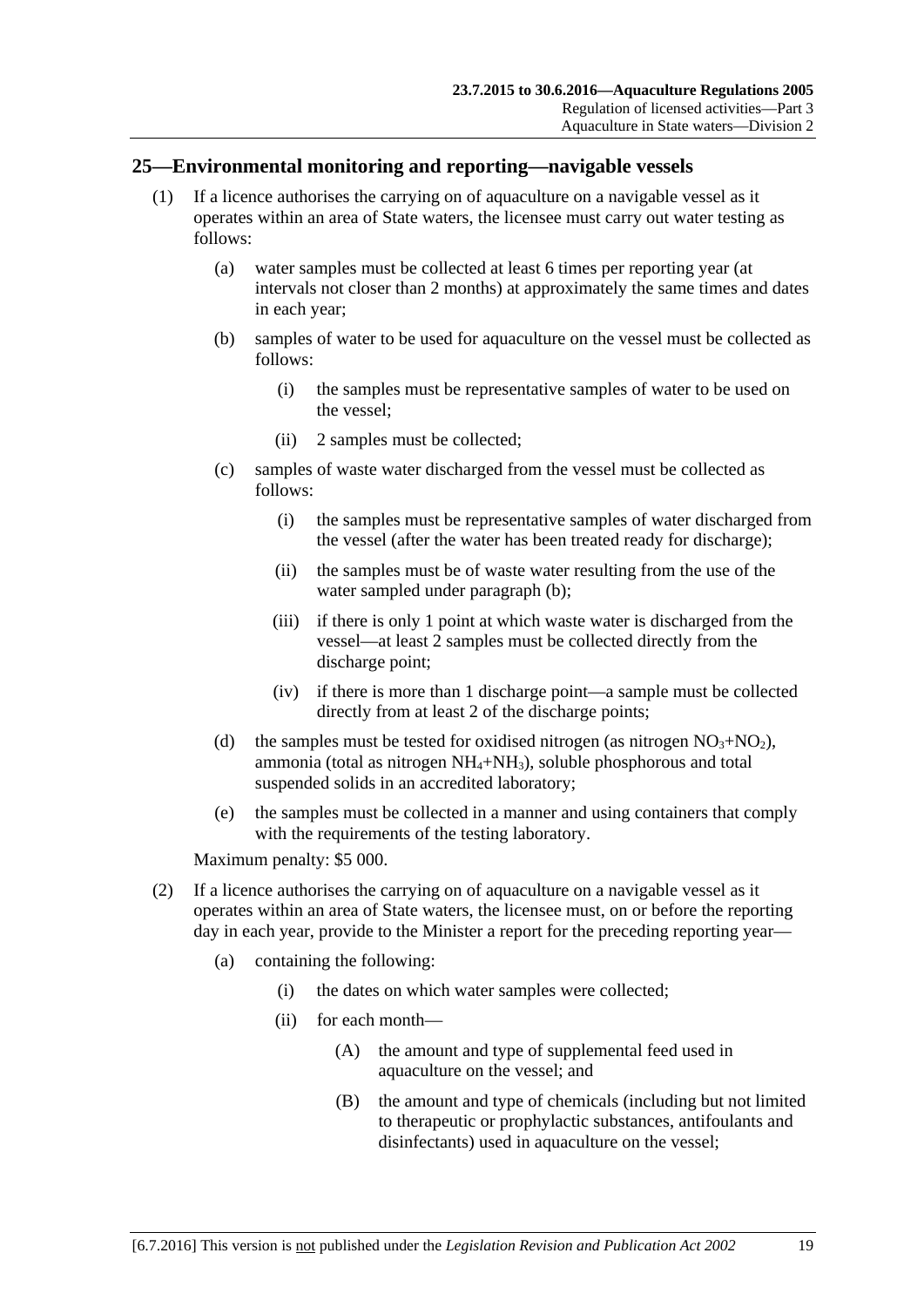- (iii) if the author of the report is not the licensee—the author's name and address; and
- (b) accompanied by a copy of the results of the testing of the water samples provided by the laboratory.

Expiation fee: \$315.

## <span id="page-19-0"></span>**Division 3—Aquaculture not in State waters**

#### <span id="page-19-1"></span>**26—Application of Division**

This Division applies to aquaculture licences authorising aquaculture in an area not comprised of State waters or State waters and adjacent land within the meaning of the *[Harbors and Navigation Act](http://www.legislation.sa.gov.au/index.aspx?action=legref&type=act&legtitle=Harbors%20and%20Navigation%20Act%201993) 1993*.

#### <span id="page-19-2"></span>**27—Environmental monitoring and reporting—general**

- (1) If the licence has been classified, under [regulation](#page-25-2) 34, as a category C or category D licence, the licensee must carry out water testing as follows:
	- (a) in the case of a licence that has been classified as a category C licence—water samples must be collected at least once each reporting year at approximately the same time and date from approximately the same locations;
	- (b) in the case of a licence that has been classified as a category D licence—water samples must be collected at least 3 times per reporting year (at intervals not closer than 3 months) at approximately the same times and dates in each year from approximately the same locations;
	- (c) samples of water from the body of water from which water is obtained for aquaculture must be collected as follows:
		- (i) the samples must be representative samples of water used for aquaculture in the licence area;
		- (ii) if there is only 1 point at which waste water is discharged from the licence area—2 samples must be collected either from water located upstream of the aquaculture activity or from water that is at least 500 metres away from the discharge point;
		- (iii) if there is more than 1 discharge point—a sample must be collected from at least 2 different sites (separated from each other by at least 500 metres) either located upstream of the aquaculture activity or from water that is at least 500 metres away from a discharge point;
	- (d) samples of waste water discharged from the licence area must be collected as follows:
		- (i) the samples must be representative samples of water discharged from the licence area (if applicable, after the water has been treated ready for discharge);
		- (ii) if there is only 1 point at which waste water is discharged from the licence area—at least 2 samples must be collected at a location adjacent to or directly from the discharge point;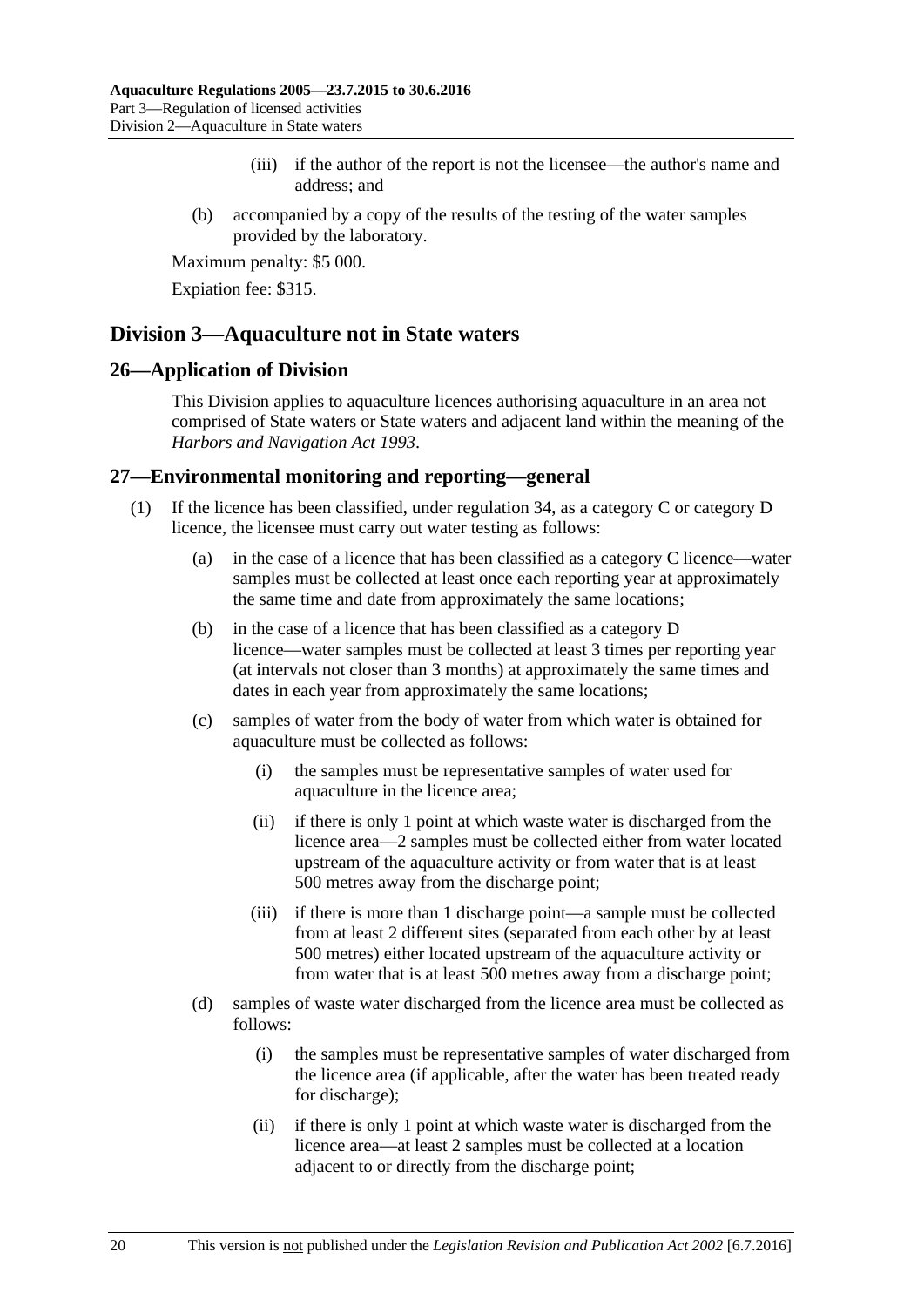- (iii) if there is more than 1 discharge point—a sample must be collected at a location adjacent to or directly from at least 2 of the discharge points;
- (e) the samples must be tested for oxidised nitrogen (as nitrogen  $NO<sub>3</sub>+NO<sub>2</sub>$ ), ammonia (total as nitrogen  $NH_4+NH_3$ ), soluble phosphorous and, except if there is a settlement pond for discharge waters, total suspended solids in an accredited laboratory;
- (f) the samples must be collected in a manner and using containers that comply with the requirements of the testing laboratory.

- (2) A licensee must, on or before the reporting day in each year, provide to the Minister a report for the preceding reporting year—
	- (a) containing the following:
		- (i) a map showing the location relative to land holding boundaries of the following:
			- (A) farming structures (and also showing the number and dimensions of the structures);
			- (B) intake and discharge pipes used in the course of carrying on aquaculture;
			- (C) sheds or other structures used in the course of carrying on aquaculture;
			- (D) bodies of water in the vicinity that have the potential to be affected by the aquaculture;
			- (E) if the licensee is required to carry out water testing—the places at which water samples were collected;
		- (ii) in respect of water used in the course of aquaculture—
			- (A) a description of where and how the water has been sourced; and
			- (B) a statement of whether the water was fresh, brackish or saline; and
			- (C) for each month—the volume in litres of water used;
		- (iii) in respect of water discharged from farming structures—
			- (A) a description of where and how the water has been discharged (including details of bodies of water to which it has been discharged); and
			- (B) a statement of whether the water has been treated before discharge and, if it has, a statement of how the water has been treated; and
			- (C) for each month—the volume in litres of water discharged;
		- (iv) if the licensee is required to carry out water testing—the dates on which water samples were collected;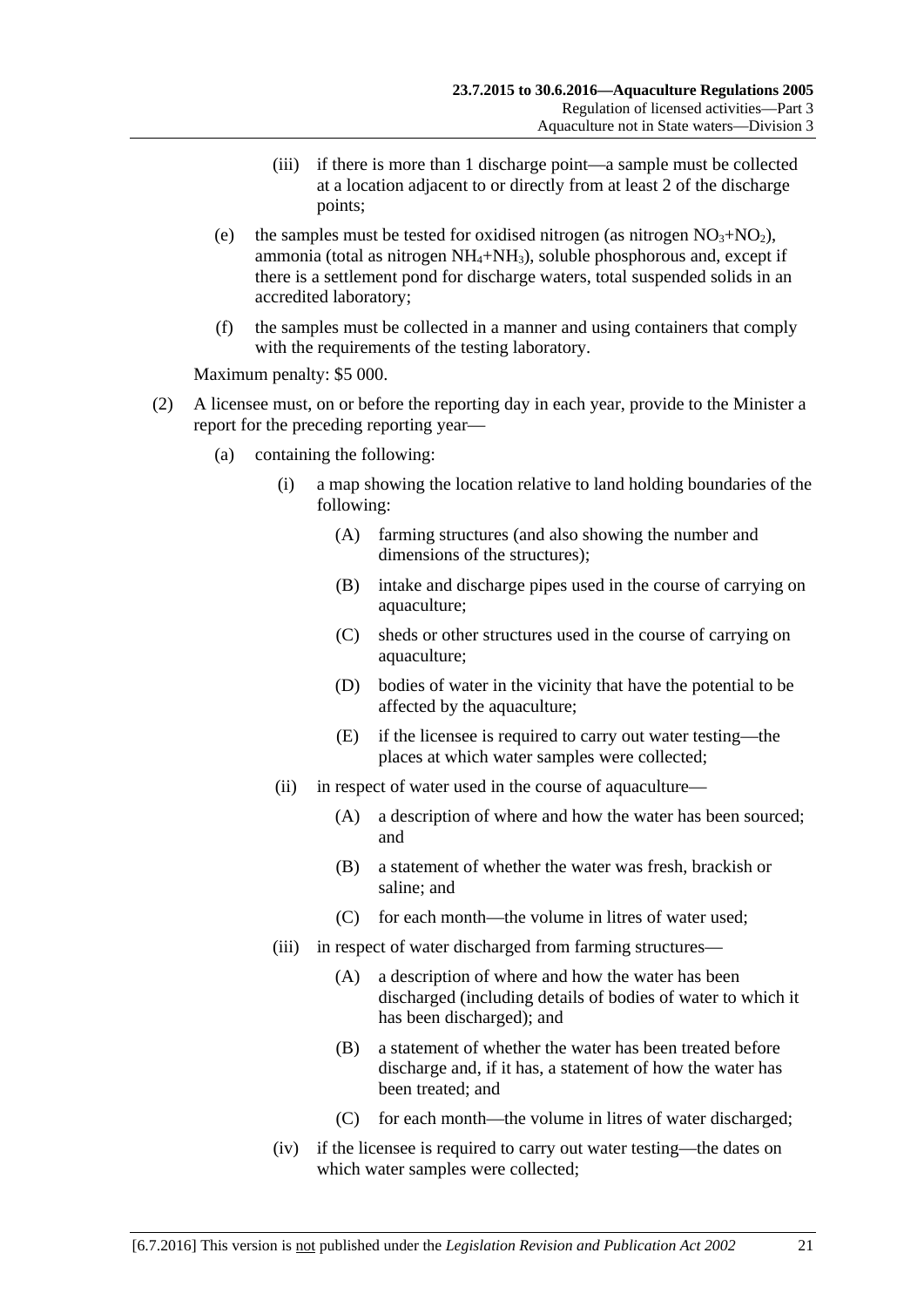- (v) for each month—
	- (A) the amount and type of supplemental feed used in connection with each farming structure in the licence area; and
	- (B) the amount and type of chemicals (including but not limited to therapeutic or prophylactic substances, antifoulants and disinfectants) used in the licence area;
- (vi) if the author of the report is not the licensee—the author's name and address; and
- (b) if the licensee is required to carry out water testing—accompanied by a copy of the results of the testing of the water samples provided by the laboratory.

Expiation fee: \$315.

# <span id="page-21-0"></span>**28—Environmental monitoring and reporting—live organisms reared during transport**

- (1) If a licence authorises the use of a farming structure designed to be transported by road or rail, the licensee must carry out water testing as follows:
	- (a) water samples must be collected at least 3 times per reporting year (at intervals not closer than 3 months) at approximately the same times and dates in each year;
	- (b) samples of waste water discharged from the structure must be collected as follows:
		- (i) the samples must be representative samples of water discharged from the structure;
		- (ii) if there is only 1 point at which waste water is discharged from the structure—at least 2 samples must be collected directly from the discharge point;
		- (iii) if there is more than 1 discharge point—a sample must be collected directly from at least 2 of the discharge points;
	- (c) the samples must be tested for oxidised nitrogen (as nitrogen  $NO<sub>3</sub>+NO<sub>2</sub>$ ), ammonia (total as nitrogen  $NH_4+NH_3$ ), soluble phosphorous and total suspended solids in an accredited laboratory;
	- (d) the samples must be collected in a manner and using containers that comply with the requirements of the testing laboratory.

Maximum penalty: \$5 000.

- (2) If a licence authorises the use of a farming structure designed to be transported by road or rail, the licensee must, on or before the reporting day in each year, provide to the Minister a report for the preceding reporting year—
	- (a) containing the following:
		- (i) the dates on which water samples were collected;
		- (ii) for each month—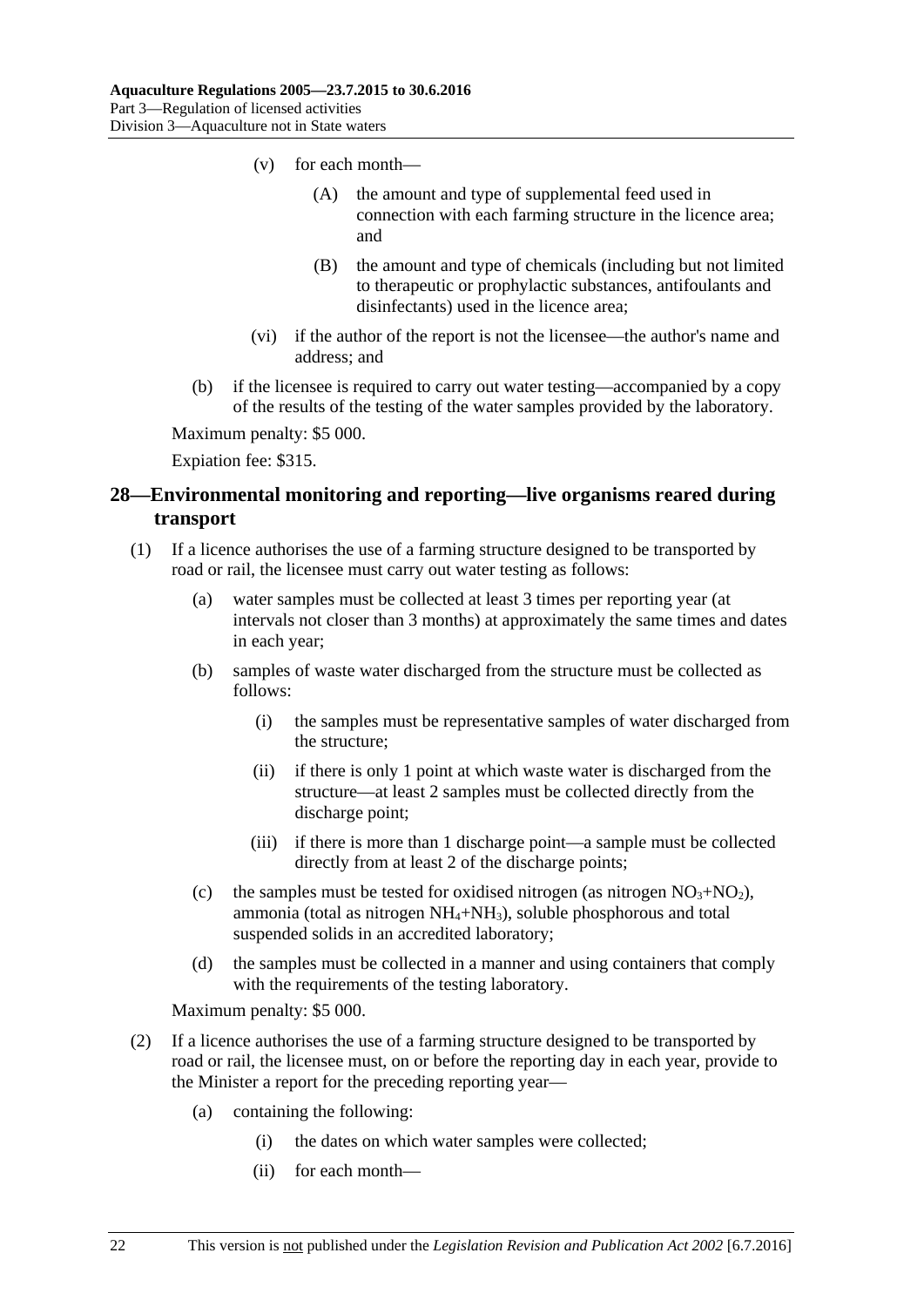- (A) the amount and type of supplemental feed used in the structure; and
- (B) the amount and type of chemicals (including but not limited to therapeutic or prophylactic substances, antifoulants and disinfectants) used in the structure;
- (iii) if the author of the report is not the licensee—the author's name and address; and
- (b) accompanied by a copy of the results of the testing of the water samples provided by the laboratory.

Expiation fee: \$315.

# <span id="page-22-0"></span>**Part 4—Division and amalgamation of lease areas and licence areas**

#### <span id="page-22-1"></span>**29—Division of production lease area**

- (1) The Minister may, on application by the holder of a production lease for division of the lease area into separate production lease areas—
	- (a) substitute the original lease with leases of the same kind over the separate lease areas; and
	- (b) substitute the corresponding licences relating to the original lease with corresponding licences relating to the substituted leases.
- (2) The following rules apply to the substitution of leases and corresponding licences under this regulation:
	- (a) there must be no change in the persons holding a lease or corresponding licence;
	- (b) the terms of the substituted leases must be for the balance of the term of the original lease;
	- (c) the lease areas of the substituted leases must together make up the lease area of the original lease;
	- (d) the area in which a licensee is authorised to carry on aquaculture must not be altered;
	- (e) the conditions of a substituted lease or corresponding licence must be the same as the conditions of the original lease or corresponding licence, except for conditions designating a lease area or licence area, conditions relating to marking out the boundaries of a lease area or licence area or conditions relating a licence to a lease.
- (3) An application for division of a lease area into separate lease areas—
	- (a) must be made to the Minister in the manner and form required by the Minister; and
	- (b) must be accompanied by a plan delineating—
		- (i) the lease area of the original lease; and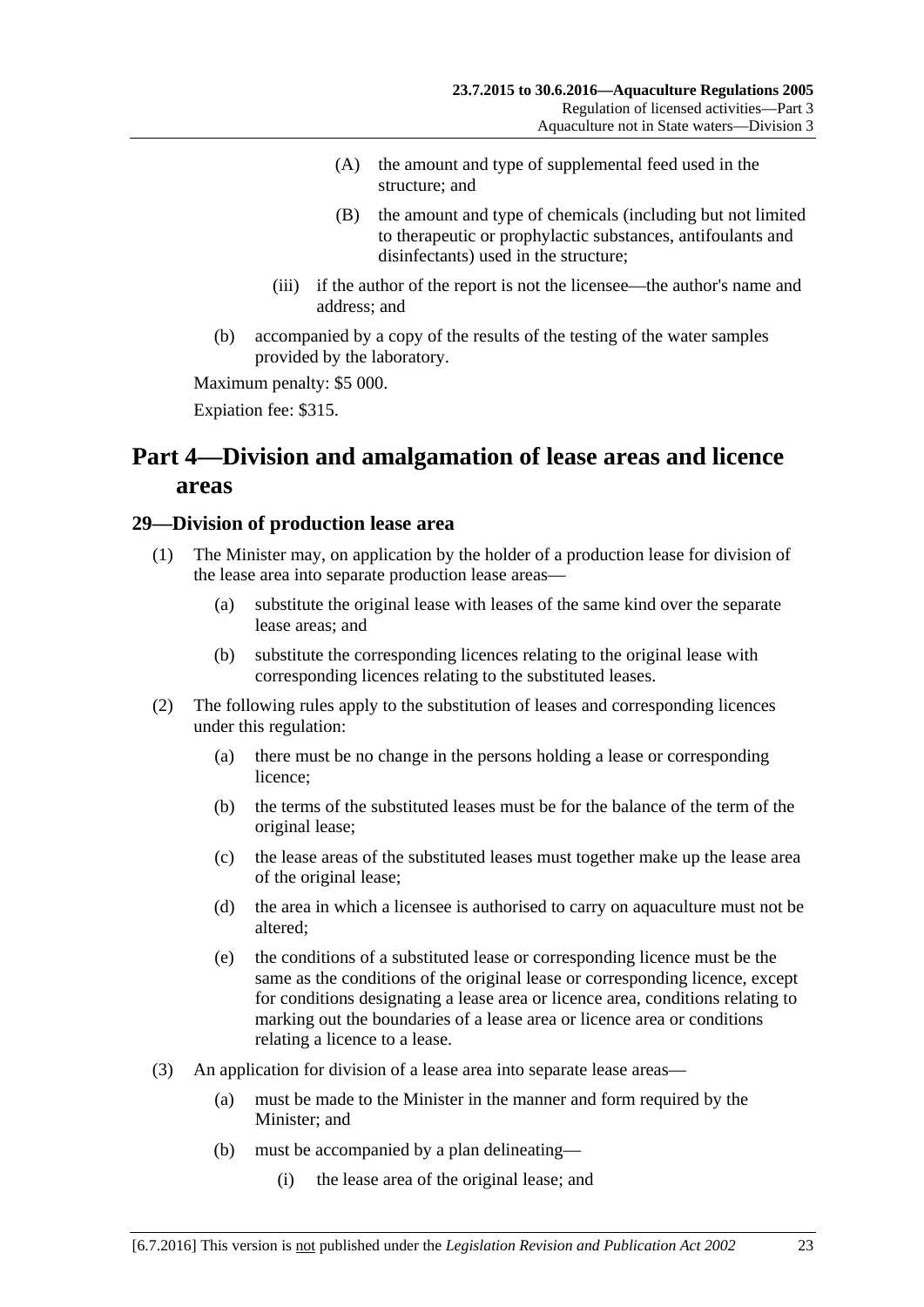- (ii) the licence areas of the corresponding licences relating to the original lease; and
- (iii) the separate lease areas into which the original lease area is to be divided; and
- (iv) the licence areas of the corresponding licences that are to relate to the substituted leases over the separate lease areas; and
- (c) if the public register includes a notation that a specified person has an interest in the original lease—must be accompanied by evidence that the person consents to the division; and
- (d) must be accompanied by the fee set out in [Schedule 1.](#page-28-1)
- (4) While a licensee continues to hold a number of corresponding licences over adjoining licence areas as a result of the substitution of the licences under this regulation, the licences will, for the purposes of these regulations, be treated as a single licence held by the licensee over the aggregate of the adjoining licence areas.

#### <span id="page-23-0"></span>**30—Amalgamation of production lease areas**

- (1) The Minister may, on application by the holder of 2 or more production leases for amalgamation of the lease areas into a single production lease area, substitute the original leases with a production lease over the amalgamated lease area.
- (2) The following rules apply to the substitution of leases under this regulation:
	- (a) the holder of each original lease must be the same person;
	- (b) the substitution must not involve a change in the lessee;
	- (c) the original leases must be of the same class;
	- (d) the substitution must not involve a change in the class of lease;
	- (e) the term of the substituted lease must be for the aggregate of the balance of the terms of the original leases, divided by the number of original leases;
	- (f) the lease areas of the original leases must be adjoining;
	- (g) the lease area of the substituted lease must be the aggregate of the lease areas of the original leases;
	- (h) the substituted lease area must not have more than 6 corners except in exceptional circumstances approved by the Minister;
	- (i) the conditions of the substituted lease must be the same as the conditions of the original leases, except for conditions designating a lease area or conditions relating to marking out the boundaries of a lease area.
- (3) An application for amalgamation of lease areas—
	- (a) must be made to the Minister in the manner and form required by the Minister; and
	- (b) must be accompanied by a plan delineating—
		- (i) the lease areas of the original leases; and
		- (ii) the licence areas of the corresponding licences relating to the original leases; and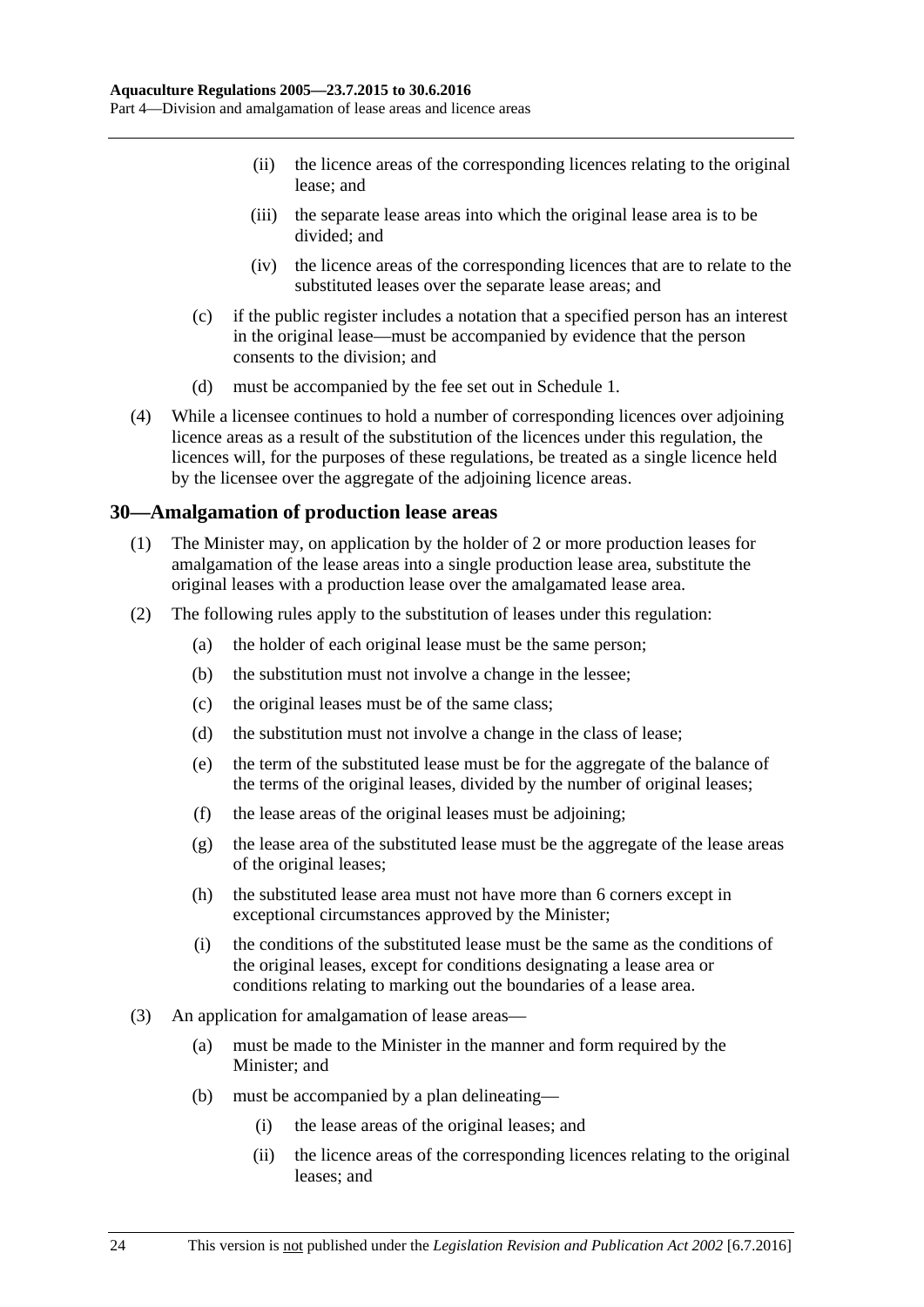- (iii) the lease area to be substituted; and
- (iv) the licence areas of the corresponding licences that are to relate to the substituted lease; and
- (c) if the public register includes a notation that a specified person has an interest in the original leases—must be accompanied by evidence that the person consents to the amalgamation; and
- (d) must be accompanied by the fee set out in [Schedule 1.](#page-28-1)

#### <span id="page-24-0"></span>**31—Division of licence area**

- (1) The Minister may, on application by the holder of an aquaculture licence for division of the licence area into separate licence areas, substitute the original licence with licences over the separate licence areas.
- (2) The following rules apply to the substitution of licences under this regulation:
	- (a) there must be no change in the persons holding a licence;
	- (b) the terms of the substituted licences must be for the balance of the term of the original licence;
	- (c) the licence areas of the substituted licences must together make up the licence area of the original licence;
	- (d) the conditions of a substituted licence must be the same as the conditions of the original licence, except for conditions designating a licence area or conditions relating to marking out the boundaries of a licence area.
- (3) An application for division of a licence area into separate licence areas—
	- (a) must be made to the Minister in the manner and form required by the Minister; and
	- (b) must be accompanied by a plan delineating—
		- (i) the licence area of the original licence; and
		- (ii) the separate licence areas into which the original licence area is to be divided; and
	- (c) if the public register includes a notation that a specified person has an interest in the original licence—must be accompanied by evidence that the person consents to the division; and
	- (d) must be accompanied by the fee set out in [Schedule 1.](#page-28-1)

#### <span id="page-24-1"></span>**32—Amalgamation of licence areas**

- (1) The Minister may, on application by the holder of 2 or more aquaculture licences for amalgamation of the licence areas into a single licence area (whether or not in connection with an application under regulation 30), substitute the original licences with a licence over the licence area.
- (2) The following rules apply to the substitution of licences under this regulation:
	- (a) the holder of each original licence must be the same person;
	- (b) the substitution must not involve a change in the licensee;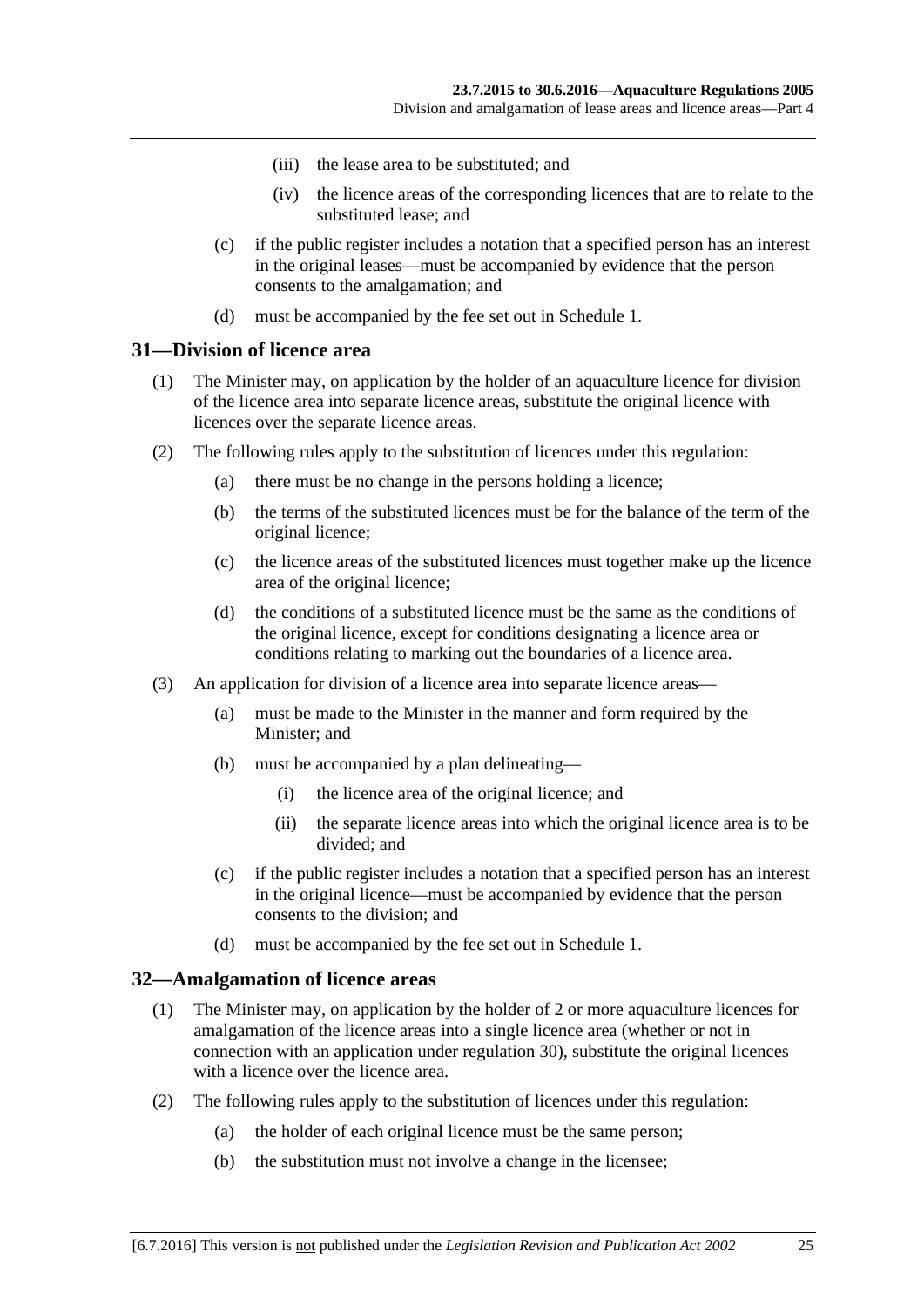- (c) the original licences must be of the same class;
- (d) the substitution must not involve a change in the class of licence;
- (e) the term of the substituted licence must be—
	- (i) in the case of a corresponding licence—co-extensive with the term of the lease; or
	- (ii) in any other case—for the aggregate of the balance of the terms of the original licences, divided by the number of original licences;
- (f) the licence area of the substituted licence must be the aggregate of the licence areas of the original licences;
- (g) the conditions of the substituted licence must be the same as the conditions of the original licences, except for conditions designating a licence area or conditions relating to marking out the boundaries of a licence area.
- (3) An application for amalgamation of licence areas into a single licence area—
	- (a) must be made to the Minister in the manner and form required by the Minister; and
	- (b) must be accompanied by a plan delineating—
		- (i) the licence areas of the original licences; and
		- (ii) the single licence area into which the original licence areas are to be amalgamated; and
	- (c) if the public register includes a notation that a specified person has an interest in the original licences—must be accompanied by evidence that the person consents to the amalgamation; and
	- (d) must be accompanied by the fee set out in [Schedule 1.](#page-28-1)

#### <span id="page-25-0"></span>**33—Minister may require further information**

An applicant under this Part must provide the Minister with any information required by the Minister in connection with the determination of the application, verified, if the Minister so requires, by statutory declaration.

# <span id="page-25-1"></span>**Part 5—Miscellaneous**

#### <span id="page-25-3"></span><span id="page-25-2"></span>**34—Classification of licences and variations of licence conditions**

For the purposes of [Schedule 1—](#page-28-1)

- (a) a licence (other than a corresponding licence) is to be classified by the Minister as a category A, category B, category C or category D licence by reference to the Minister's reasonable assumptions as to the level of effort involved in the administration and enforcement of the Act and these regulations in relation to the aquaculture authorised by the licence (with category A representing the least effort and category D the greatest), having regard to the following:
	- (i) the scale and intensity of farming to be carried on under the licence;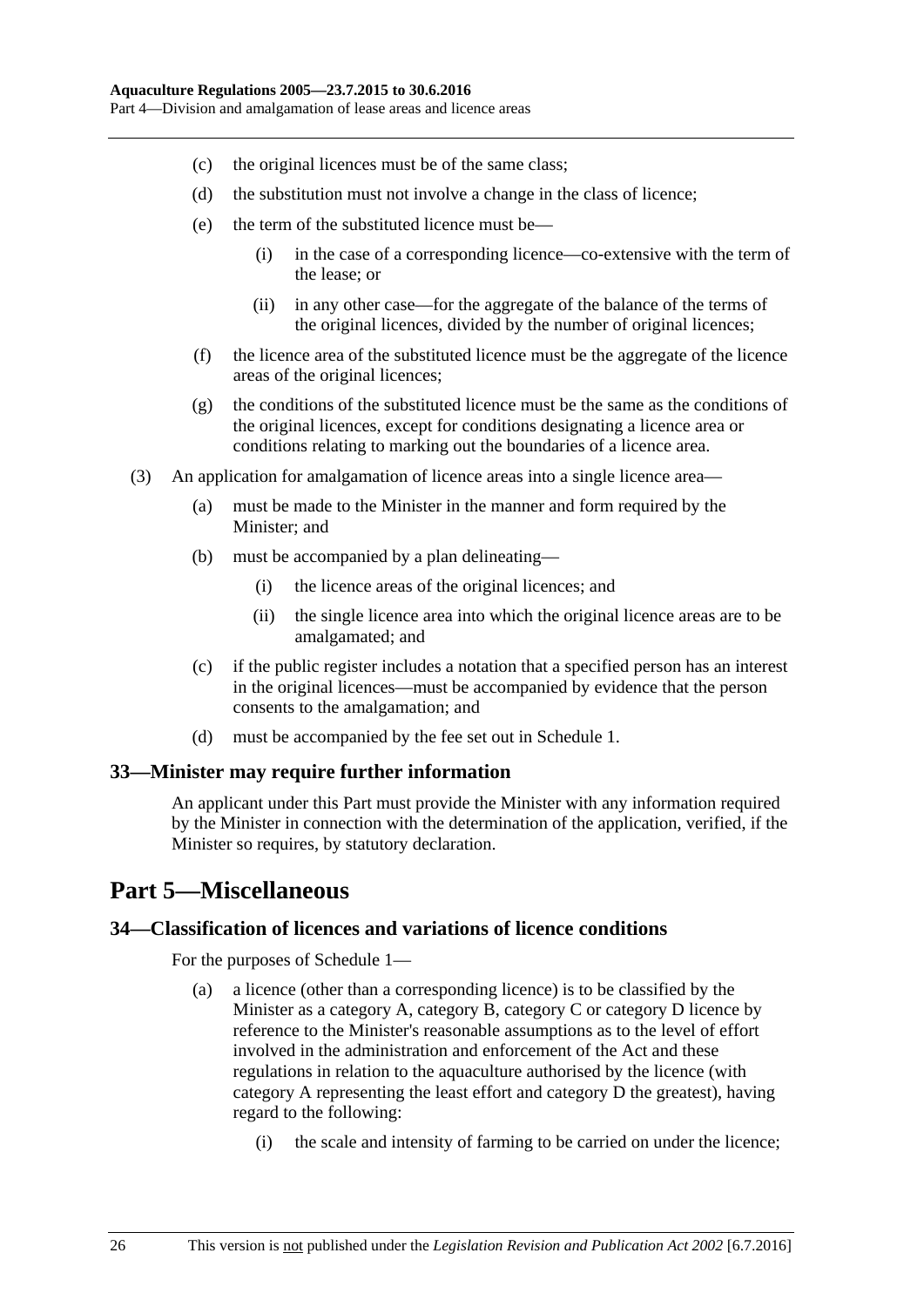- (ii) any discharge of water from the licence area and the treatment of that water prior to discharge;
- (iii) whether or not the species to be farmed are native to the locality of the licence area;
- (iv) the susceptibility of the species to be farmed to notifiable disease within the meaning of the *[Livestock Act](http://www.legislation.sa.gov.au/index.aspx?action=legref&type=act&legtitle=Livestock%20Act%201997) 1997*;
- (v) any other matters considered relevant by the Minister; and
- (b) the Minister may vary the classification of a licence by written notice to the licensee; and
- (c) the Minister must classify each variation of licence conditions as a simple, standard or complex variation having regard to the extent to which the variation involves factors affecting the ecological sustainability of aquaculture authorised by the licence, including—
	- (i) whether the variation involves any of the following:
		- (A) a change in the species to be farmed;
		- (B) an increase in the scale or intensity of farming;
		- (C) a change in the type of farming structures or method used;
		- (D) a change that will require reclassification of the licence as a category A, category B, category C or category D licence; and
	- (ii) in addition, in the case of a corresponding licence, a consideration of the following:
		- (A) whether the licence area is in an aquaculture zone (where risks affecting ecological sustainability have been more generally assessed);
		- (B) whether the licence area has previously been farmed;
		- (C) whether the licence area is being varied.

#### <span id="page-26-0"></span>**35—Fee payable on grant of aquaculture licence**

A person who applies for an aquaculture licence must, before the licence is granted, pay to the Minister a fee of an amount calculated by multiplying—

- (a) the annual fee that would have been payable by the person (under [regulation](#page-26-1) 36) had the person held the licence at the last date for payment of the annual fee; and
- (b) the proportion that the number of whole months between the grant of the licence and the next 30 June bears to 12 months.

#### <span id="page-26-1"></span>**36—Annual fees for licences**

(1) The annual fee payable under section 53(1) of the Act for an aquaculture licence is as set out in [Schedule 1.](#page-28-1)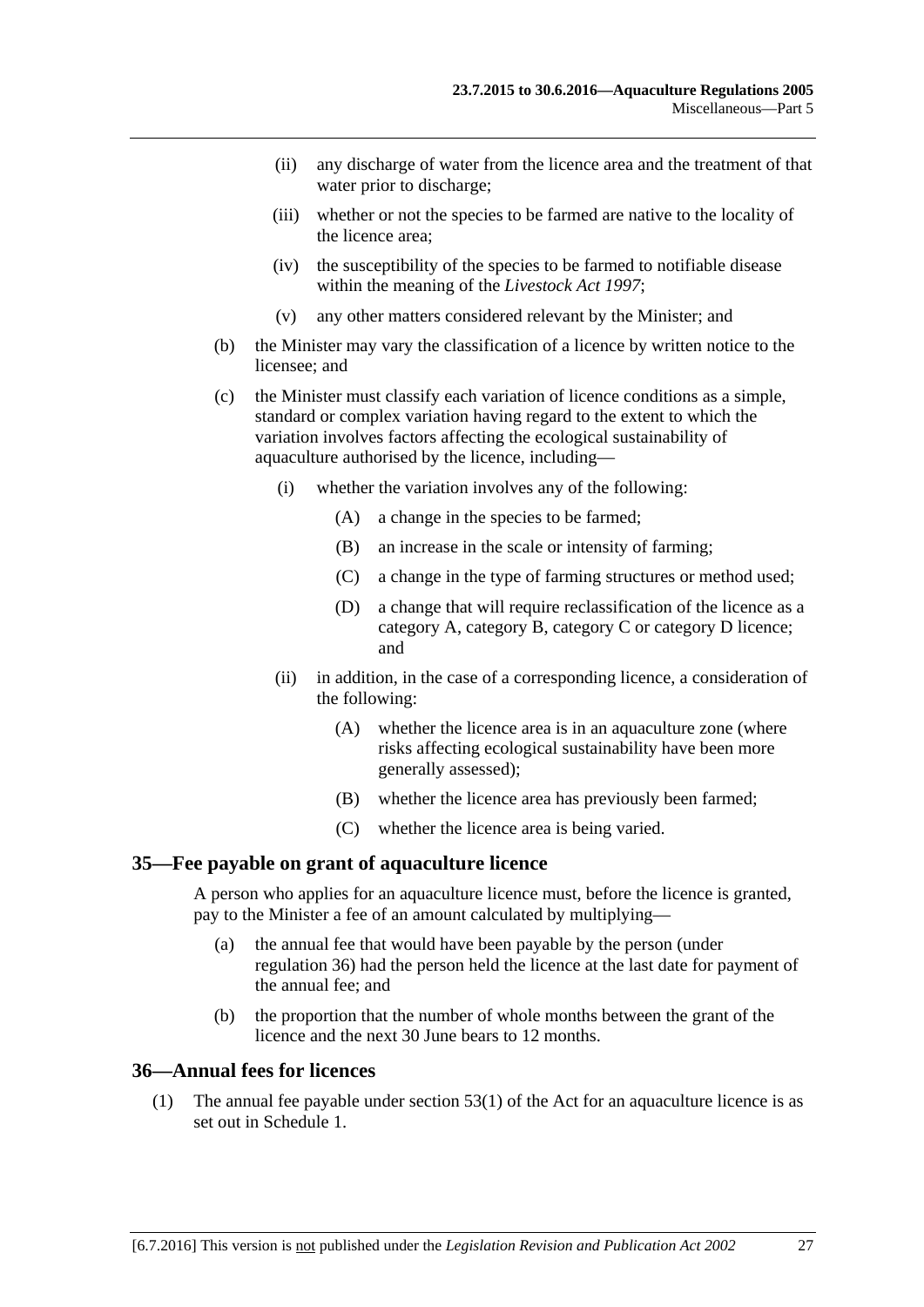- (2) If more than 1 fee amount set out in [Schedule 1](#page-28-1) applies to a corresponding licence, only a single fee amount (being the higher or highest of those amounts) will be payable as the annual fee.
- (3) The Minister may enter into an arrangement with the holder of an aquaculture licence for payment of an annual fee by instalments.
- (4) For the purposes of section 53(2) of the Act, the penalty for failure to pay an annual fee is—
	- (a) if the holder of the licence has entered into an arrangement with the Minister for the payment of an annual fee in instalments—10% of the aggregate of the unpaid instalments for each month (or part of a month) for which the default continues; or
	- (b) in any other case—10% of the annual fee for each month (or part of a month) for which the default continues.

#### <span id="page-27-0"></span>**37—Further fees**

Further fees are payable for the purposes of the Act as set out in [Schedule 1.](#page-28-1)

#### <span id="page-27-1"></span>**38—Waiver or refund of fees**

- (1) The Minister may waive or refund a fee (or part of a fee) payable under the Act or these regulations if satisfied that it is appropriate to do so in a particular case.
- (2) The amount of an application fee in [Schedule 1](#page-28-1) comprising an advertising component must be refunded to the extent that it is not used for advertising in respect of the application.

#### <span id="page-27-2"></span>**39—Recovery of fees**

A fee payable to the Minister under the Act or these regulations may be recovered by the Minister by action in a court of competent jurisdiction as a debt due to the Minister.

#### <span id="page-27-3"></span>**40—Defects in applications**

- (1) The Minister may request an applicant to remedy a defect or deficiency in an application or accompanying document or information required by or under the Act or these regulations.
- (2) The Minister may, in connection with an application under the Act or these regulations relating to a lease or licence (other than an application for the grant of a lease or licence), request the applicant—
	- (a) to pay any outstanding fee or other amount payable under the Act or these regulations by the applicant in respect of the lease or licence; or
	- (b) to provide any outstanding report, return or other information required to be provided under the Act or these regulations by the applicant in respect of the lease or licence.
- (3) If an applicant in relation to whom a request has been made under this regulation fails to comply with the request within 3 months, the Minister may refuse the application.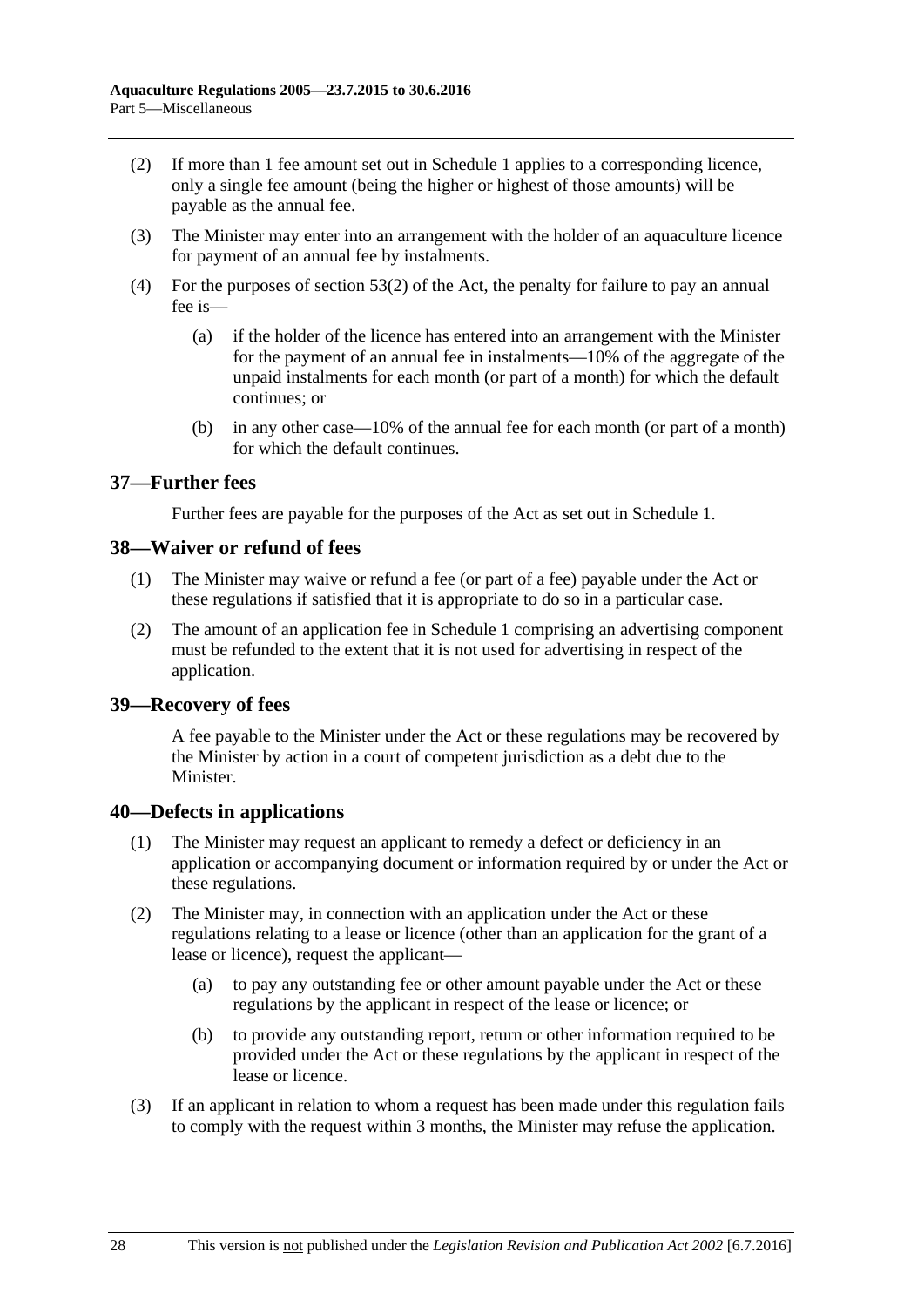# <span id="page-28-0"></span>**41—Exemptions**

Section 17 of the Act does not apply to aquaculture carried on through the South Australian Research and Development Institute.

# <span id="page-28-1"></span>**Schedule 1—Fees**

#### **Fees relating to aquaculture leases**

| 1 | Application fee for variation of an aquaculture lease or its conditions<br>(section $25A(5)$ of Act)—                       |       |                                             |                                                                                                                                             |           |  |
|---|-----------------------------------------------------------------------------------------------------------------------------|-------|---------------------------------------------|---------------------------------------------------------------------------------------------------------------------------------------------|-----------|--|
|   | (a)                                                                                                                         |       | for a variation consisting of or involving— |                                                                                                                                             |           |  |
|   |                                                                                                                             | (i)   |                                             | the substitution of the lease area (within or outside of an aquaculture<br>zone) where at least 80% of the lease area will remain the same— |           |  |
|   |                                                                                                                             |       | (A)                                         | if the corresponding licence relating to the lease authorises the<br>farming of prescribed wild caught tuna                                 | \$2 304   |  |
|   |                                                                                                                             |       | (B)                                         | in any other case                                                                                                                           | \$3 067   |  |
|   |                                                                                                                             | (ii)  |                                             | the substitution of the lease area within an aquaculture zone (other<br>than a variation of a kind referred to in subparagraph $(i)$ —      |           |  |
|   |                                                                                                                             |       | (A)                                         | if the farming of prescribed wild caught tuna is a permitted<br>class of aquaculture in the zone                                            | \$2 668   |  |
|   |                                                                                                                             |       | (B)                                         | in any other case                                                                                                                           | \$3 806   |  |
|   |                                                                                                                             | (iii) |                                             | the substitution of the lease area outside of an aquaculture zone<br>(other than a variation of a kind referred to in subparagraph (i))     | \$4 5 64  |  |
|   | (b)                                                                                                                         |       |                                             | for a variation of any other kind                                                                                                           | \$806     |  |
| 2 |                                                                                                                             |       |                                             | Application fee for consent to transfer a production lease (section 39(2) of Act)—                                                          |           |  |
|   | (a)                                                                                                                         |       |                                             | for the transfer of 1 lease                                                                                                                 | \$704     |  |
|   | (b)                                                                                                                         |       |                                             | for the transfer of each additional lease if the parties involved in the<br>transfer are the same as for the first transfer                 | \$597     |  |
| 3 | Application fee for division of a production lease area into separate lease areas<br>\$985<br>(regulation 29)               |       |                                             |                                                                                                                                             |           |  |
| 4 | Application fee for amalgamation of 2 or more production lease areas into a single<br>\$1 209<br>lease area (regulation 30) |       |                                             |                                                                                                                                             |           |  |
|   |                                                                                                                             |       |                                             | Fees relating to aquaculture licences                                                                                                       |           |  |
| 5 |                                                                                                                             |       |                                             | Application fee for a corresponding licence (section 22(2d) of Act)—                                                                        |           |  |
|   | in the case of a corresponding licence within an aquaculture zone—<br>(a)                                                   |       |                                             |                                                                                                                                             |           |  |
|   |                                                                                                                             | (i)   |                                             | administrative component                                                                                                                    | \$2 3 2 1 |  |
|   |                                                                                                                             | (ii)  |                                             | advertising component                                                                                                                       | \$1453    |  |
|   | (b)                                                                                                                         |       |                                             | in the case of a corresponding licence outside of an aquaculture zone—                                                                      |           |  |
|   |                                                                                                                             | (i)   |                                             | administrative component                                                                                                                    | \$3571    |  |
|   |                                                                                                                             | (ii)  |                                             | advertising component                                                                                                                       | \$1453    |  |
| 6 | Application fee for a licence other than a corresponding licence (section 49 of<br>$Act)$ —                                 |       |                                             |                                                                                                                                             |           |  |

(a) for a category A licence—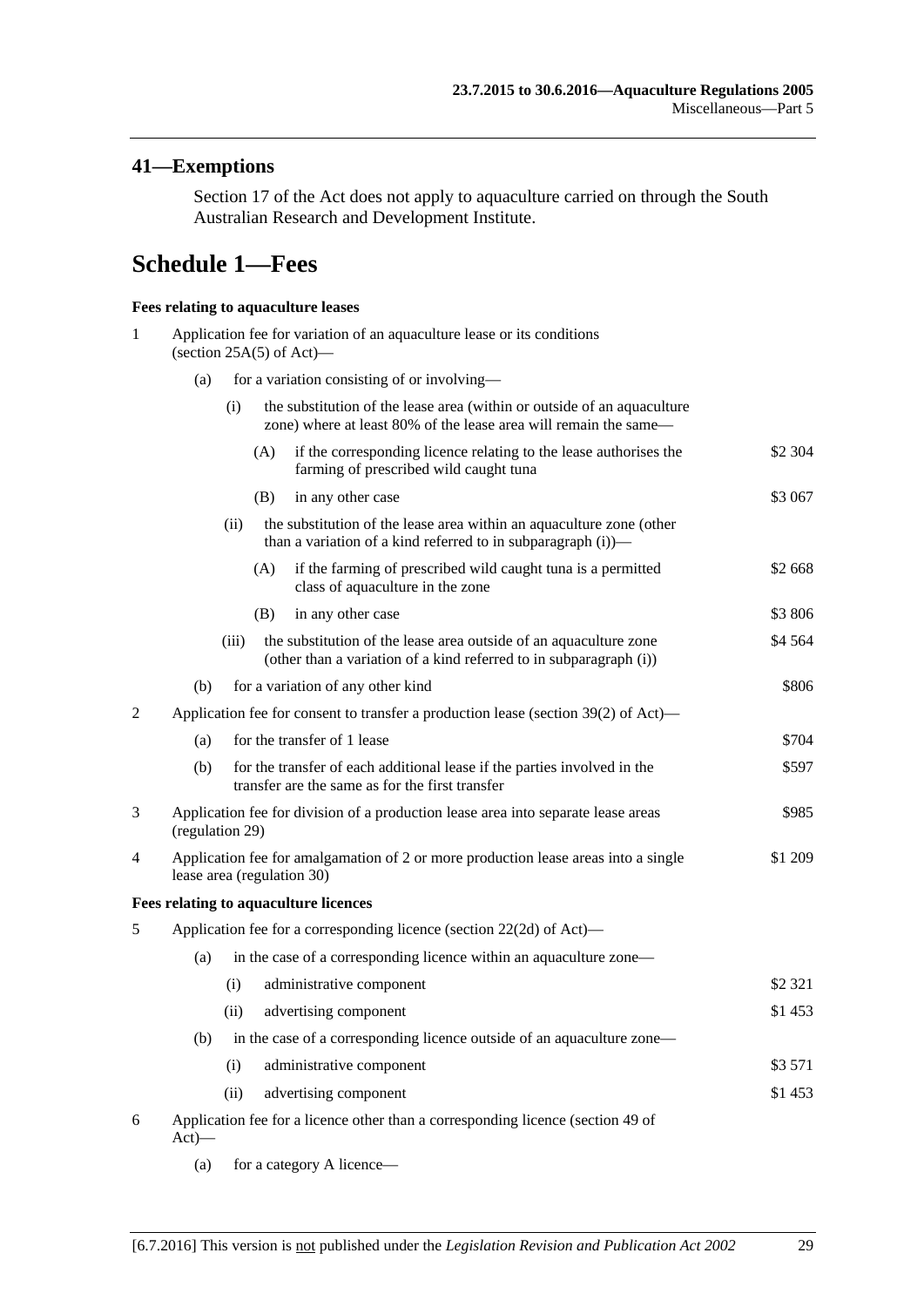|   |          | (i)   | administrative component                                                                                                                                      | \$2 5 8 9 |
|---|----------|-------|---------------------------------------------------------------------------------------------------------------------------------------------------------------|-----------|
|   |          | (ii)  | advertising component                                                                                                                                         | \$1453    |
|   | (b)      |       | for a category B licence—                                                                                                                                     |           |
|   |          | (i)   | administrative component                                                                                                                                      | \$2589    |
|   |          | (ii)  | advertising component                                                                                                                                         | \$1453    |
|   | (c)      |       | for a category C licence—                                                                                                                                     |           |
|   |          | (i)   | administrative component                                                                                                                                      | \$4 081   |
|   |          | (ii)  | advertising component                                                                                                                                         | \$1 453   |
|   | (d)      |       | for a category D licence—                                                                                                                                     |           |
|   |          | (i)   | administrative component                                                                                                                                      | \$4 081   |
|   |          | (ii)  | advertising component                                                                                                                                         | \$1453    |
| 7 |          |       | Application fee for renewal of an aquaculture licence other than a corresponding<br>licence (section 50A of Act)—                                             |           |
|   | (a)      |       | for the renewal of 1 licence                                                                                                                                  | \$704     |
|   | (b)      |       | for the renewal of each additional licence if the parties to the licence are<br>the same as for the first renewal                                             | \$639     |
|   | Note-    |       |                                                                                                                                                               |           |
|   |          |       | A corresponding licence is, under section $22(2b)$ of the Act, renewed on<br>the renewal of the relevant lease without the requirement for an<br>application. |           |
| 8 | of Act)- |       | Application fee for variation of conditions of an aquaculture licence (section 52(6)                                                                          |           |
|   | (a)      |       | in the case of a corresponding licence—                                                                                                                       |           |
|   |          | (i)   | for a simple variation                                                                                                                                        | \$1426    |
|   |          | (ii)  | for a standard variation                                                                                                                                      | \$1886    |
|   |          | (iii) | for a complex variation                                                                                                                                       | \$3 571   |
|   | (b)      |       | in the case of a licence other than a corresponding licence—                                                                                                  |           |
|   |          | (i)   | for a simple variation                                                                                                                                        | \$625     |
|   |          | (ii)  | for a standard variation                                                                                                                                      | \$733     |
|   |          | (iii) | for a complex variation                                                                                                                                       | \$1875    |
| 9 | $Act)$ — |       | Application fee for consent to transfer an aquaculture licence (section 55(4) of                                                                              |           |
|   | (a)      |       | in the case of a corresponding licence—                                                                                                                       |           |
|   |          | (i)   | for the transfer of 1 licence                                                                                                                                 | \$704     |
|   |          | (ii)  | for the transfer of each additional licence if the parties involved in<br>the transfer are the same as for the first transfer                                 | \$597     |
|   | (b)      |       | in the case of a licence other than a corresponding licence—                                                                                                  |           |
|   |          | (i)   | for the transfer of 1 licence                                                                                                                                 | \$704     |
|   |          | (ii)  | for the transfer of each additional licence if the parties involved in<br>the transfer are the same as for the first transfer                                 | \$597     |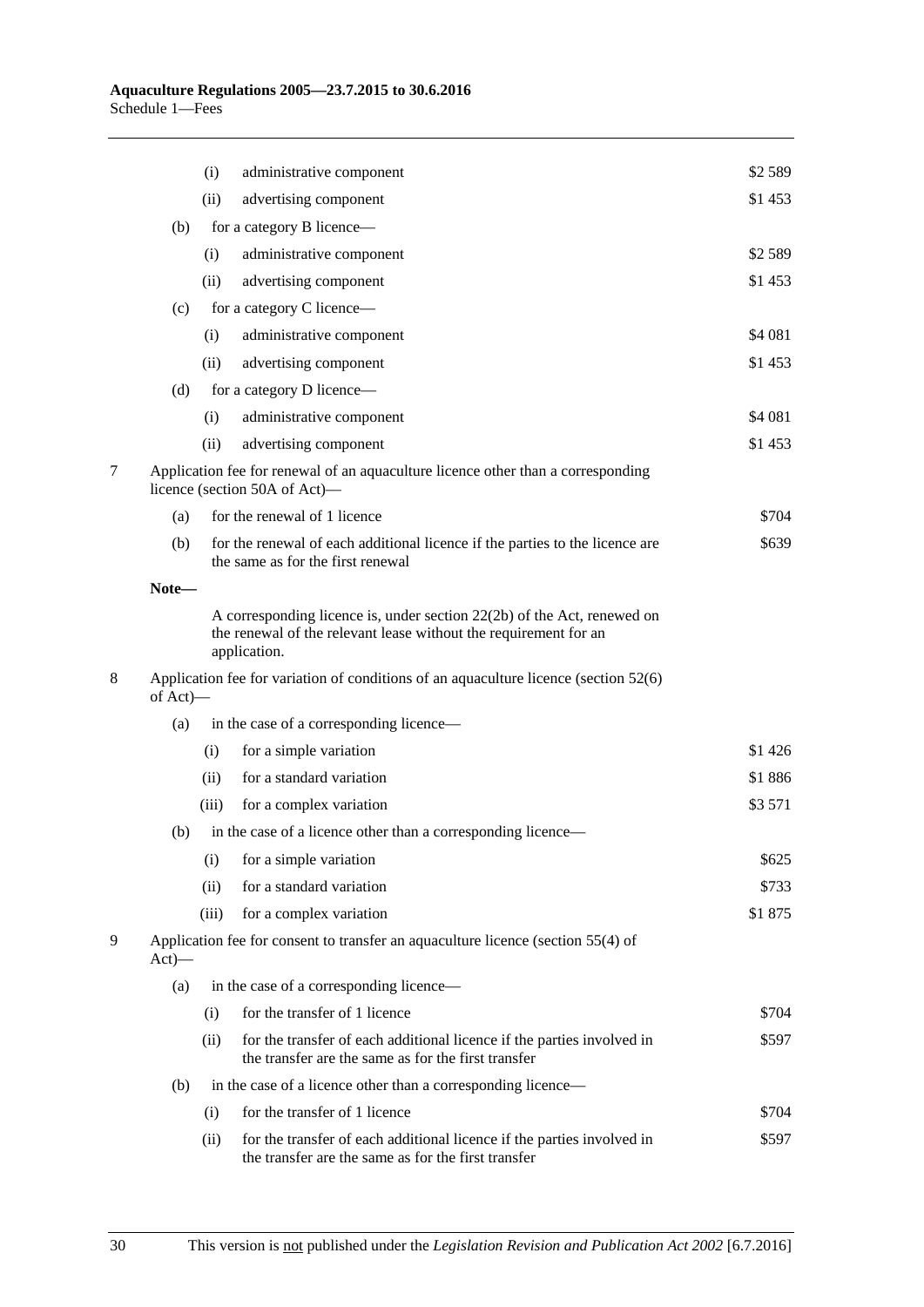| 10 | Application fee for consent to surrender an aquaculture licence other than a<br>corresponding licence (section $56(3)(c)$ of Act)                                                                    |      |                                                                                                                                                                                                                            | \$551                                                                                           |  |  |
|----|------------------------------------------------------------------------------------------------------------------------------------------------------------------------------------------------------|------|----------------------------------------------------------------------------------------------------------------------------------------------------------------------------------------------------------------------------|-------------------------------------------------------------------------------------------------|--|--|
| 11 | Application fee for division of a licence area into separate licence areas<br>(regulation 31)                                                                                                        |      |                                                                                                                                                                                                                            | \$948                                                                                           |  |  |
| 12 | Application fee for amalgamation of 2 or more licence areas into a single licence<br>area (regulation 32)                                                                                            |      |                                                                                                                                                                                                                            | \$1 209                                                                                         |  |  |
| 13 | Annual fee for a corresponding licence (section 53(1) of Act) for the balance of the<br>financial year 2015/2016 (from the commencement of this Schedule) and for each<br>subsequent financial year- |      |                                                                                                                                                                                                                            |                                                                                                 |  |  |
|    | (a)                                                                                                                                                                                                  |      | for an aquaculture licence to farm prescribed wild caught tuna                                                                                                                                                             | \$12 172                                                                                        |  |  |
|    | (b)                                                                                                                                                                                                  |      | for an aquaculture licence to farm finfish other than prescribed wild<br>caught tuna                                                                                                                                       | \$6536                                                                                          |  |  |
|    | (c)                                                                                                                                                                                                  |      | for an aquaculture licence to farm abalone in a subtidal area                                                                                                                                                              | \$5 397                                                                                         |  |  |
|    | (d)                                                                                                                                                                                                  |      | for an aquaculture licence to farm mussels in a subtidal area                                                                                                                                                              | \$1 001                                                                                         |  |  |
|    | (e)                                                                                                                                                                                                  |      | for an aquaculture licence to farm molluscs (other than abalone and<br>mussels) in a subtidal area                                                                                                                         | \$2074                                                                                          |  |  |
|    | (f)                                                                                                                                                                                                  |      | for an aquaculture licence to farm molluscs (including abalone, but not<br>including oysters) in an intertidal area                                                                                                        | \$2 0 38                                                                                        |  |  |
|    | (g)                                                                                                                                                                                                  |      | for an aquaculture licence to farm oysters in an intertidal area                                                                                                                                                           | \$383 plus \$207 for<br>each hectare<br>(rounded to<br>2 decimal places)<br>in the licence area |  |  |
|    | (h)                                                                                                                                                                                                  |      | for an aquaculture licence to farm algae                                                                                                                                                                                   | \$1892                                                                                          |  |  |
|    | (i)                                                                                                                                                                                                  |      | for an aquaculture licence authorising the storage of sea cages                                                                                                                                                            | \$1892                                                                                          |  |  |
| 14 |                                                                                                                                                                                                      |      | Annual fee for a licence other than a corresponding licence (section 53(1) of Act)<br>for the balance of the financial year 2015/2016 (from the commencement of this<br>Schedule) and for each subsequent financial year-  |                                                                                                 |  |  |
|    | (a)                                                                                                                                                                                                  |      | for a category A licence                                                                                                                                                                                                   | \$538                                                                                           |  |  |
|    | (b)                                                                                                                                                                                                  |      | for a category B licence                                                                                                                                                                                                   | \$824                                                                                           |  |  |
|    | (c)                                                                                                                                                                                                  |      | for a category C licence-                                                                                                                                                                                                  |                                                                                                 |  |  |
|    |                                                                                                                                                                                                      | (i)  | in the case of a licence authorising the carrying on of aquaculture on<br>a navigable vessel as it operates within an area of State waters or the<br>use of a farming structure designed to be transported by road or rail | \$5 108                                                                                         |  |  |
|    |                                                                                                                                                                                                      | (ii) | in any other case                                                                                                                                                                                                          | \$2432                                                                                          |  |  |
|    | (d)                                                                                                                                                                                                  |      | for a category D licence—                                                                                                                                                                                                  |                                                                                                 |  |  |
|    |                                                                                                                                                                                                      | (i)  | in the case of a licence authorising the carrying on of aquaculture on<br>a navigable vessel as it operates within an area of State waters or the<br>use of a farming structure designed to be transported by road or rail | \$5 108                                                                                         |  |  |
|    |                                                                                                                                                                                                      | (ii) | in any other case                                                                                                                                                                                                          | \$4 182                                                                                         |  |  |
|    | <b>Miscellaneous fees</b>                                                                                                                                                                            |      |                                                                                                                                                                                                                            |                                                                                                 |  |  |
| 15 | Application fee for a notation on the register that a specified person has an interest<br>\$181<br>in a lease or licence (section $80(2a)$ of Act)                                                   |      |                                                                                                                                                                                                                            |                                                                                                 |  |  |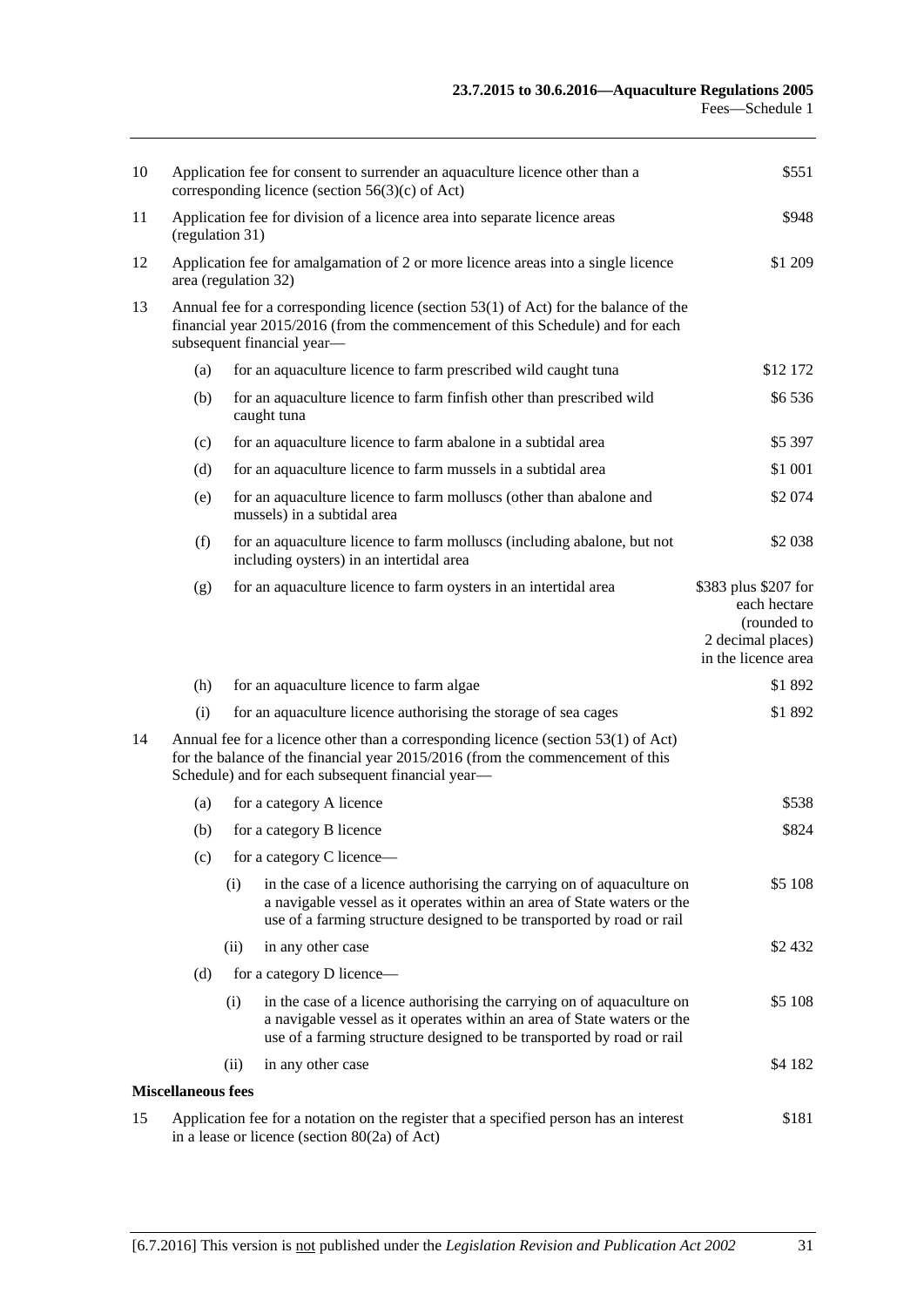# <span id="page-31-0"></span>**Legislative history**

# **Notes**

- Variations of this version that are uncommenced are not incorporated into the text.
- Please note—References in the legislation to other legislation or instruments or to titles of bodies or offices are not automatically updated as part of the program for the revision and publication of legislation and therefore may be obsolete.
- Earlier versions of these regulations (historical versions) are listed at the end of the legislative history.
- For further information relating to the Act and subordinate legislation made under the Act see the Index of South Australian Statutes or www.legislation.sa.gov.au.

# **Legislation revoked by principal regulations**

The *Aquaculture Regulations 2005* revoked the following:

*Aquaculture Regulations 2002*

# **Legislation varied by principal regulations**

The *Aquaculture Regulations 2005* varied the following:

*Fisheries (Exotic Fish, Fish Farming and Fish Diseases) Regulations 2000 Fisheries (Fish Processors) Regulations 1991 Fisheries (General) Regulations 2000*

# **Principal regulations and variations**

New entries appear in bold.

| Year No  |     | Reference                | Commencement       |
|----------|-----|--------------------------|--------------------|
| 2005 205 |     | Gazette 22.9.2005 p3413  | $1.10.2005$ : r 2  |
| 2006 11  |     | Gazette 19.1.2006 p300   | 19.1.2006: r 2     |
| 2006 140 |     | Gazette 15.6.2006 p1876  | $1.7.2006$ : r 2   |
| 2007     | 123 | Gazette 7.6.2007 p2473   | $1.7.2007$ : r 2   |
| 2008 286 |     | Gazette 20.11.2008 p5200 | 20.11.2008: r 2    |
| 2009 54  |     | Gazette 7.5.2009 p1704   | 7.5.2009: r2       |
| 2010 205 |     | Gazette 26.8.2010 p4612  | $1.9.2010$ : r 2   |
| 2010 214 |     | Gazette 28.10.2010 p5181 | $28.10.2010$ : r 2 |
| 2011 238 |     | Gazette 17.11.2011 p4626 | $17.11.2011:$ r 2  |
| 2012 172 |     | Gazette 5.7.2012 p3023   | 5.7.2012: r 2      |
| 2012 181 |     | Gazette 26.7.2012 p3236  | $26.7.2012$ : r 2  |
| 2012 217 |     | Gazette 25.10.2012 p4769 | $25.10.2012$ : r 2 |
| 2013 169 |     | Gazette 27.6.2013 p2789  | $1.7.2013$ : r 2   |
| 2014     | 191 | Gazette 26.6.2014 p3055  | $1.7.2014$ : r 2   |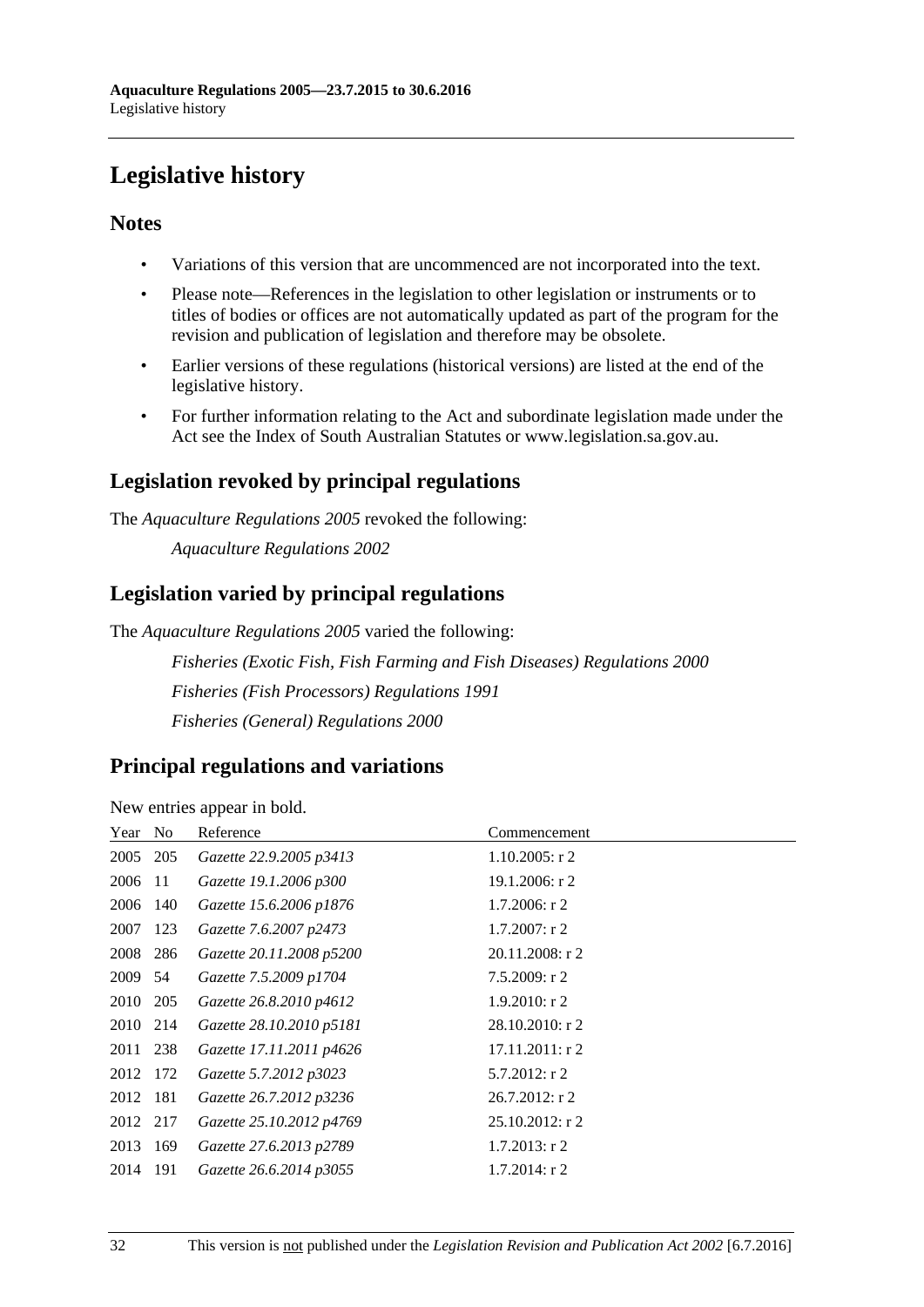|         | 2015 184 Gazette 23.7.2015 p3525 | $23.7.2015:$ r 2                          |
|---------|----------------------------------|-------------------------------------------|
|         | 2015 185 Gazette 23.7.2015 p3531 | 23.7.2015 immediately after 184/2015: r 2 |
| 2016 57 | Gazette 23.6.2016 p2146          | 1.7.2016: r 2                             |

# **Provisions varied**

New entries appear in bold.

Entries that relate to provisions that have been deleted appear in italics.

| Provision                                                             | How varied                                                            | Commencement |  |
|-----------------------------------------------------------------------|-----------------------------------------------------------------------|--------------|--|
| Pt1                                                                   |                                                                       |              |  |
| r <sub>2</sub>                                                        | omitted under Legislation Revision and<br><b>Publication Act 2002</b> | 19.1.2006    |  |
| r <sub>3</sub>                                                        |                                                                       |              |  |
| r3(1)                                                                 |                                                                       |              |  |
| category B licence,<br>category C licence<br>or category D<br>licence | category A licence, inserted by 184/2015 r 4                          | 23.7.2015    |  |
| farming structure                                                     | deleted by $217/2012$ r $4(1)$                                        | 25.10.2012   |  |
| lease area                                                            | inserted by $286/2008$ r 4(1)                                         | 20.11.2008   |  |
| prescribed wild<br>caught tuna                                        | inserted by $286/2008$ r 4(2)                                         | 20.11.2008   |  |
| reporting day                                                         | substituted by 214/2010 r 4                                           | 28.10.2010   |  |
| reporting year                                                        | substituted by 214/2010 r 4                                           | 28.10.2010   |  |
| tuna                                                                  | deleted by $286/2008$ r $4(3)$                                        | 20.11.2008   |  |
| zone                                                                  | substituted by $217/2012$ r 4(2)                                      | 25.10.2012   |  |
| r 3A                                                                  | inserted by 11/2006 r 4                                               | 19.1.2006    |  |
| Pt 2                                                                  |                                                                       |              |  |
| r 5                                                                   | substituted by 217/2012 r 5                                           | 25.10.2012   |  |
| r 6                                                                   | deleted by 217/2012 r 6                                               | 25.10.2012   |  |
| r 8A                                                                  | inserted by 217/2012 r 7                                              | 25.10.2012   |  |
| Pt <sub>3</sub>                                                       |                                                                       |              |  |
| r24                                                                   |                                                                       |              |  |
| r 24(2)                                                               | varied by 286/2008 r 5                                                | 20.11.2008   |  |
| r27                                                                   |                                                                       |              |  |
| r 27(1)                                                               | varied by 286/2008 r $6(1)$ —(3)                                      | 20.11.2008   |  |
|                                                                       | varied by 217/2012 r 8                                                | 25.10.2012   |  |
|                                                                       | varied by 184/2015 r 5(1)-(3)                                         | 23.7.2015    |  |
| Pt 4 before substitution<br>by 217/2012                               |                                                                       |              |  |
| r 28A and 28B                                                         | inserted by $11/2006$ r 5                                             | 19.1.2006    |  |
| r31                                                                   |                                                                       |              |  |
| r3I(1)                                                                | varied by 286/2008 r 7                                                | 20.11.2008   |  |
| $r \, 31(4)$ and (5)                                                  | inserted by $11/2006$ r 6                                             | 19.1.2006    |  |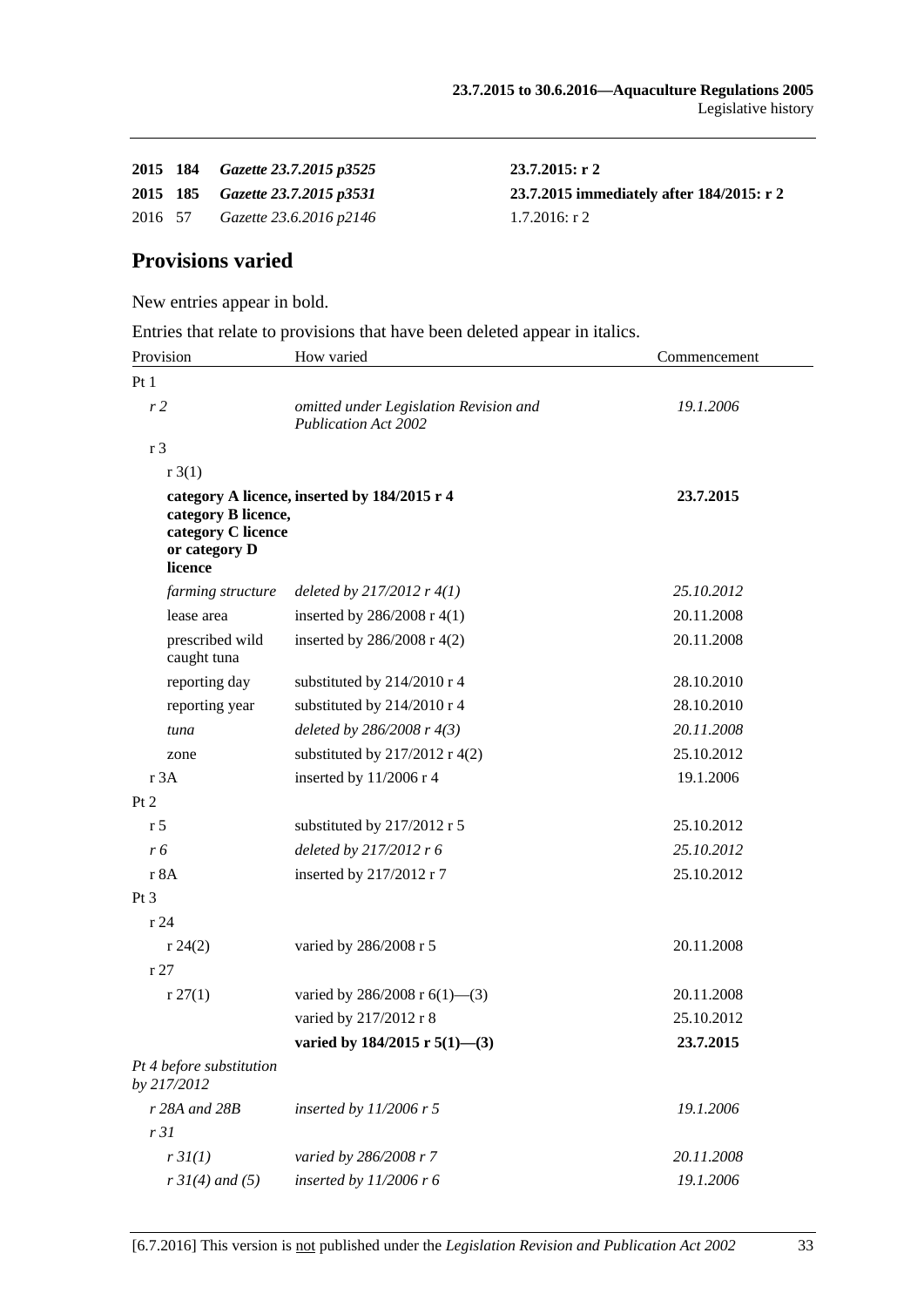#### **Aquaculture Regulations 2005—23.7.2015 to 30.6.2016** Legislative history

| r32                                    | substituted by $123/2007$ r 4                                         | 1.7.2007   |
|----------------------------------------|-----------------------------------------------------------------------|------------|
| r32(3)                                 | deleted by $286/2008$ r $8(1)$                                        | 20.11.2008 |
|                                        | inserted by 54/2009 r 4                                               | 7.5.2009   |
| $r32(9)$ and (10)                      | inserted by $286/2008$ r $8(2)$                                       | 20.11.2008 |
| Pt 4                                   | substituted by 217/2012 r 9                                           | 25.10.2012 |
| Pt 5                                   | inserted by 217/2012 r 9                                              | 25.10.2012 |
| r34                                    | varied by $184/2015$ r $6(1)$ —(3)                                    | 23.7.2015  |
| Sch 1 before substitution<br>by 123/07 |                                                                       |            |
| cl1                                    | varied by 11/2006 r 7                                                 | 19.1.2006  |
|                                        | substituted by $140/2006$ r 4                                         | 1.7.2006   |
| $cl$ 2                                 | substituted by 140/2006 r 4                                           | 1.7.2006   |
| by 217/2012                            | Sch 1 before substitution substituted by 123/2007 r 5                 | 1.7.2007   |
|                                        | substituted by $286/2008$ r 9                                         | 20.11.2008 |
|                                        | varied by $54/2009$ r $5(1)$ , (2)                                    | 7.5.2009   |
|                                        | substituted by 205/2010 r 4                                           | 1.9.2010   |
|                                        | substituted by $238/2011$ r 4                                         | 17.11.2011 |
|                                        | substituted by 172/2012 r 4                                           | 5.7.2012   |
| Pt3                                    | substituted by 181/2012 r 4                                           | 26.7.2012  |
| Sch 1                                  | substituted by 217/2012 r 10                                          | 25.10.2012 |
|                                        | substituted by 169/2013 r 4                                           | 1.7.2013   |
|                                        | substituted by 191/2014 r 4                                           | 1.7.2014   |
|                                        | substituted by 184/2015 r 7                                           | 23.7.2015  |
|                                        | varied by 185/2015 r 4                                                | 23.7.2015  |
| Sch <sub>2</sub>                       | substituted by 286/2008 r 10                                          | 20.11.2008 |
|                                        | omitted under Legislation Revision and<br><b>Publication Act 2002</b> | 1.7.2013   |
| Sch <sub>3</sub>                       | omitted under Legislation Revision and<br><b>Publication Act 2002</b> | 19.1.2006  |

# **Transitional etc provisions associated with regulations or variations**

## *Aquaculture Variation Regulations 2010 (No 214 of 2010), Sch 1—Transitional provision*

For the purposes of the *[Aquaculture Regulations](http://www.legislation.sa.gov.au/index.aspx?action=legref&type=subordleg&legtitle=Aquaculture%20Regulations%202005) 2005*, the reporting year, in relation to a licence, that ends on 30 November or 30 June next following the commencement of this Schedule will be taken to comprise the period from the end of the previous reporting year in relation to the licence until that 30 November or 30 June (even though that period may exceed 12 months).